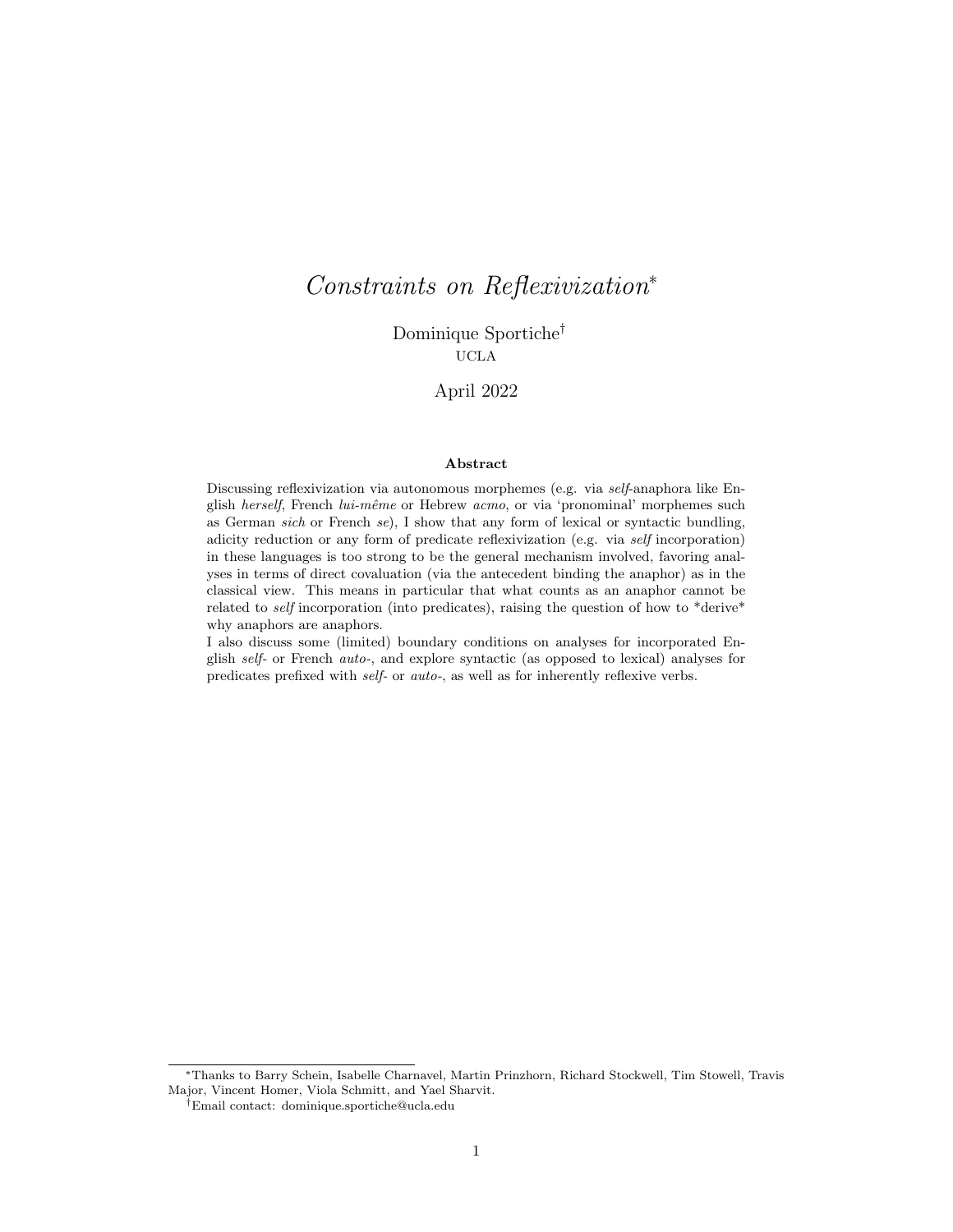# Contents

| 1.1                                                                           | The Problem $\ldots \ldots \ldots \ldots \ldots \ldots \ldots \ldots \ldots \ldots \ldots \ldots$ |  |     |  |  |  |  |
|-------------------------------------------------------------------------------|---------------------------------------------------------------------------------------------------|--|-----|--|--|--|--|
| $1.2^{\circ}$                                                                 |                                                                                                   |  |     |  |  |  |  |
| Reflexivizations: types of analysis<br>$\bf{2}$<br>$\boldsymbol{4}$           |                                                                                                   |  |     |  |  |  |  |
| 3                                                                             | <b>Constraints on Reflexivization via pronouns</b>                                                |  | 7   |  |  |  |  |
| 3.1                                                                           |                                                                                                   |  |     |  |  |  |  |
| $3.2\,$                                                                       |                                                                                                   |  |     |  |  |  |  |
| 3.3                                                                           | Reflexivization as an<br>aphor binding: further reasons $\ldots \ldots \ldots \ldots \ldots 11$   |  |     |  |  |  |  |
|                                                                               |                                                                                                   |  |     |  |  |  |  |
|                                                                               |                                                                                                   |  |     |  |  |  |  |
| 3.4                                                                           |                                                                                                   |  |     |  |  |  |  |
| <b>Analytical Implications</b><br>14<br>$\overline{4}$                        |                                                                                                   |  |     |  |  |  |  |
| 4.1                                                                           |                                                                                                   |  |     |  |  |  |  |
| 4.2                                                                           | Why are anaphors anaphors? $\dots \dots \dots \dots \dots \dots \dots \dots \dots \dots$          |  | -15 |  |  |  |  |
| Explicitly marked or intrinsically reflexive predicates<br>16<br>$\mathbf{5}$ |                                                                                                   |  |     |  |  |  |  |
| 5.1                                                                           |                                                                                                   |  | 16  |  |  |  |  |
| 5.2                                                                           |                                                                                                   |  |     |  |  |  |  |
| 5.3                                                                           |                                                                                                   |  |     |  |  |  |  |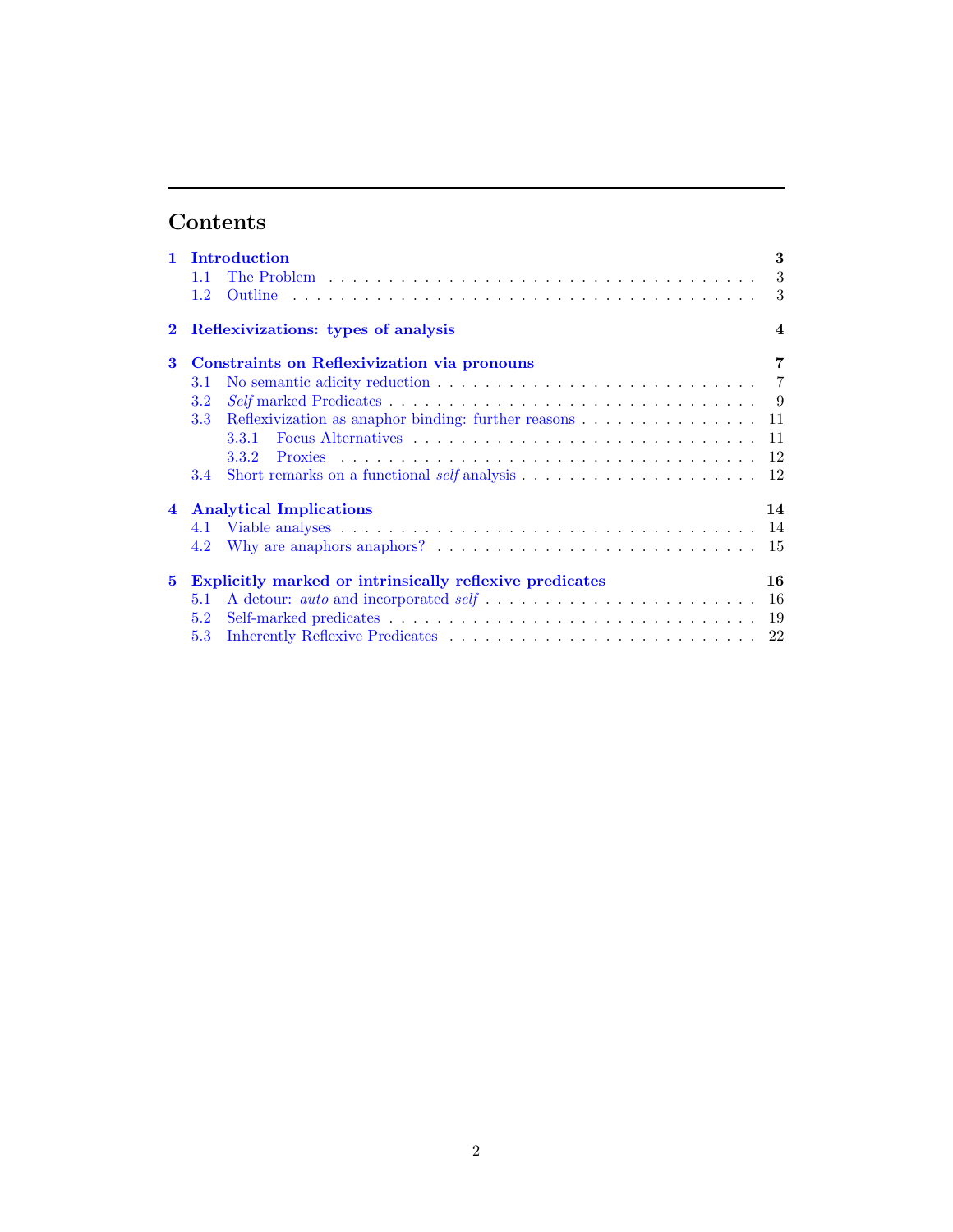# <span id="page-2-0"></span>1 Introduction

# <span id="page-2-1"></span>1.1 The Problem

Two analytico-theoretical questions are tightly intertwined: why are anaphoric expressions such as reflexives anaphoric, and what exactly is the mechanism by which a reflexive meaning arises. For example, under some views, a reflexive DP argument of a predicate is in fact lexically defined as a function taking this predicate as argument, and turning it into a reflexive predicate. In turn, this has consequences on how to understand why such expressions must be in a local relation with their antecedents. The view just mentioned for example, entails that the reflexive and its antecedent must be co-arguments of the predicate in question.

In what follows, I primarily discuss reflexive pronouns in English and French, and to a lesser extent German and Hebrew, showing why some widely held analyses (adicity reduction, or predicate reflexivization via *self* movement or incorporation) cannot be right. More precisely, such analyses cannot be right as sole analyses: as such analyses are more restrictive than what is needed, it is difficult to show that they are not available \*in addition to\* more permissive analyses. Here, I will simply assume, by Ockham's razor, that there is no such unnecessary duplication. The discussion will examine self-reflexive pronouns in English (*themselves*) and French (*elle-même*) as well as to SE reflexives (in [Reinhart and](#page-24-0) [Reuland,](#page-24-0) [1993'](#page-24-0)s terminology) in German (sich) or French (se).

# <span id="page-2-2"></span>1.2 Outline

The well formedness of the sentence Leila washed Lydia meaning that Leila washed Lydia leads us to postulate the existence of a lexical item, wash, as a dyadic predicate, a two place relation this sentence is in part the syntactic realization of. Or to say things another way, the verb wash assigns two theta roles, say Agent and Theme here, these theta roles bijectively assigned to the two DPs Leila and Lydia.

Now suppose that we get a reflexive meaning: Leila washed herself. Ignoring the case of the sentence Leila washed Leila (a possibly mild condition C violation in some languages, depending on context), this could arise in different ways. To illustrate some options, let us begin with the following cases:

- <span id="page-2-8"></span><span id="page-2-5"></span><span id="page-2-4"></span><span id="page-2-3"></span>(1) a. Leila washed herself
	- b. Leila s' est lavée Leila se is washed French
	- c. Leila hat sich gewaschen German Leila has self washed
	- d. Leila raxca et acma Hebrew Leila washed herself

<span id="page-2-6"></span>In English  $(1a)$ , French  $(1b)$ , German  $(1c)$  and Hebrew  $(1d)$ , a DP, or a particle morphologically independent from the verb, himself, se, sich, acma, appears, typically described as a reflexive pronoun or clitic. This raises the following question: how does the reflexive reading arise in each case? Fundamentally, there are two approaches, each with subcases.<sup>[1](#page-2-7)</sup>

<span id="page-2-7"></span><sup>&</sup>lt;sup>1</sup> Throughout, I limit myself to the languages and constructions explicitly discussed. It is conceivable that other options are available, as Déchaine and Wiltschko [\(2017\)](#page-23-0) discuss.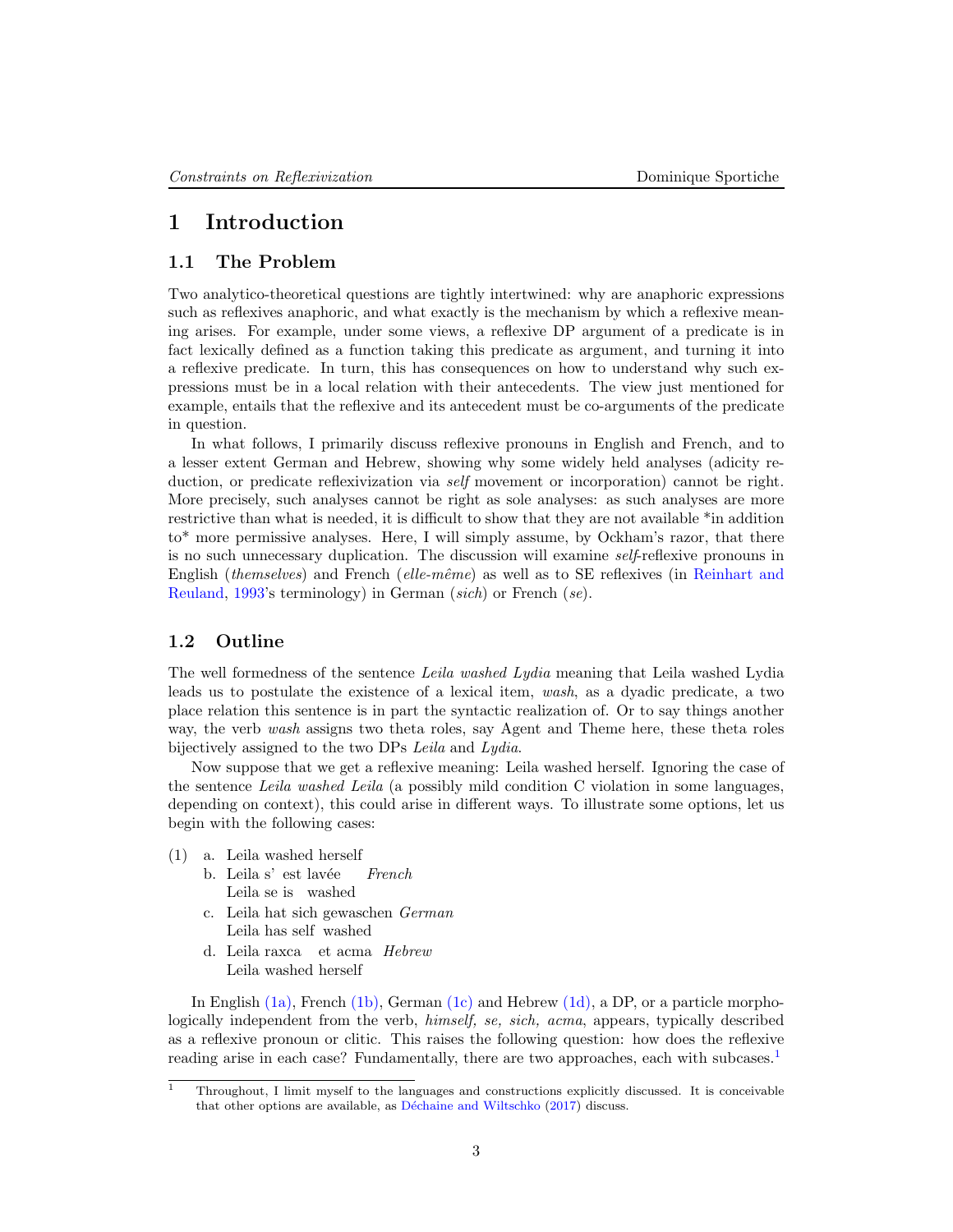- 1. The first approach, semantic arity reduction, postulates that semantically, in some, or all, of these cases, the predicate involved is  $wash<sub>R</sub>$ , a variant of the dyadic wash, which is semantically monadic and means self-wash defined as follows:  $wash<sub>R</sub>(x) = self$  $wash(x) = wash(x, x)$ : a single element, x, satisfies both argument slots of wash.
- 2. The second approach, argument covaluation, does not assume that semantic adicity reduction occurs. There is a single semantically dyadic predicate wash, syntactically dyadic as well, thus taking two DP arguments syntactically. The reflexive reading arises because these two DPs have the same denotation. In other words, the reflexive meaning arises because it is the meaning of  $wash(x, y)$  where  $x = y$ , that is where x and  $y$  are required to covary, that is denote the same individual or are covalued variables.

The first approach will be shown to be not viable for these cases. Furthermore, it will be argued that the second approach is only viable if the 'reflexive' argument is understood as directly covalued with its antecedent and not via predicate reflexivization.

First the interpretations of sentences in [\(1\)](#page-2-8) will be discussed. It will be shown that the first approach, semantic arity reduction, excludes some available interpretations and must thus be abandoned (as sole option). Next the behavior of such sentences as in [\(1\)](#page-2-8) will be contrasted with counterparts in which reflexivization is not encoded via the presence of an independent nominal reflexive morpheme such as himself, se, sich, 'acma, but instead via the presence of a pre predicate morpheme such as *self* in the case of 'explicitly reflexive predicates' such as self-identify. This discussion will provide further support for the conclusion that the first approach is inadequate for examples in [\(1\).](#page-2-8) In addition, it will show that only the version of the second approach in which reflexivization involves direct covaluation is adequate. Finally, further differences between these two types of cases will be discussed, as well as how the latter type (explicitly or inherently reflexive predicates) could be analyzed.

# <span id="page-3-0"></span>2 Reflexivizations: types of analysis

This section provides a simple argument showing that any approach to reflexivization in terms of semantic adicity reduction for reflexive constructions using English X-self (which also apply to French  $X$ -même, French se, German sich is too strong as they rule out available interpretations.

Let us first further detail the two approaches to reflexivization mentioned above. To the examples in  $(1)$ , repeated below, let us add a couple  $((2e)$  and  $(2f))$ :

- <span id="page-3-6"></span><span id="page-3-5"></span><span id="page-3-4"></span><span id="page-3-3"></span><span id="page-3-2"></span><span id="page-3-1"></span>(2) a. Leila washed herself
	- b. Leila s'est lavée Leila se is washed French
	- c. Leila hat sich gewaschen Leila has self washed
	- d. Leila raxac 'et acma Hebrew Leila washed herself
	- e. Leila washed
	- f. Leila hitraxec Leila morph-wash Hebrew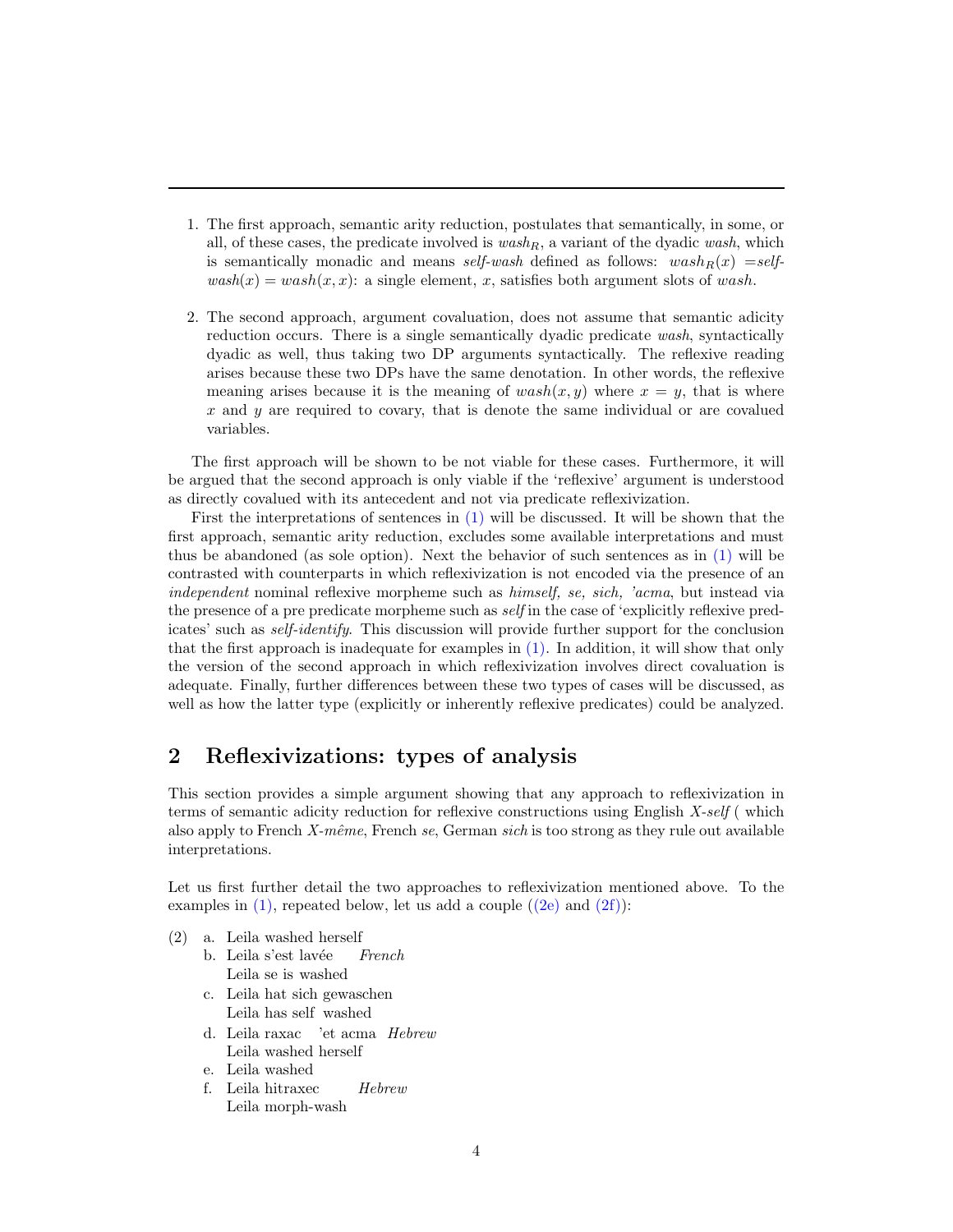Begin with the first approach:

1. Option  $\#1$ : The predicate wash<sub>R</sub> could be formed from wash in the lexicon, in which case it is semantically and syntactically monadic. This option, semantic and syntactic adicity reduction, is what [Reinhart and Siloni](#page-24-1) [\(2005\)](#page-24-1) call lexical bundling. In [\(2e\),](#page-3-1) it would be signaled by the absence of an otherwise required direct object, in  $(2d)$ , it would be signaled by the presence of the special verb morphology  $(hitpa'el)$ , and in  $(2b)$  by the presence of the particle se which would presumably be attached to the verb lexically as a (detachable) particle (reminiscent of English verb particle constructions). In English [\(2a\),](#page-3-5) German [\(2b\)](#page-3-4) or Hebrew  $(2c)$ , this option would be excluded under the usual assumption that the very presence of two DPs requires the predicate to be syntactically dyadic.

This of course presupposes that that there are lexical rules combining morphemes and affecting how the syntax and semantics of the combination is computed. A theory of grammar allowing such rules should include a restrictive theory of what lexical rules are (dis)allowed and why.

2. Option  $\#2$ : The predicate wash<sub>R</sub> could be formed from wash in the syntax, in which case it is semantically monadic but syntactically dyadic. There is semantic adicity reduction without syntactic adicity change. The verb wash becomes the semantic one place predicate  $wash<sub>R</sub>$  because of its syntax. Since two DPs are projected, some mechanism insures this result. This is what [Reinhart and Siloni](#page-24-1) [\(2005\)](#page-24-1) call syntactic bundling. Informally, while two DPs are projected the presence of the Hebrew verbal morphology in [\(2d\)](#page-3-3) or the presence of the particle se in French  $(2b)$  would indicate that the theta role normally assigned to the silent object DP is "bundled" in syntax with the other one and this complex theta role is assigned to the subject  $DP^2$  $DP^2$  Similarly for [\(2e\)](#page-3-1) where the presence of an otherwise illicit silent DP object would signal that bundling has occurred. This extends to English  $(2a)$  or Hebrew  $(2c)$  as follows: himself/'acma is not an argument, it is not a theta bearer. Rather, its function is to mark wash as interpreted reflexively; normally, theta roles of a predicate have to be bijectively associated with DPs but if one of the syntactic dependent of the predicate is X-self, the theta role that this dependent normally gets is assigned to something else - the "antecedent" of X-self, e.g via bundling. The same could be said with the Hebrew verbal morphology in  $(2d)$  or English  $(2e)$ , assuming the presence of a silent DP behaving like English X-self. [Reinhart and Siloni](#page-24-1) [\(2005\)](#page-24-1) does not spell out the precise mechanism underlying syntactic bundling, but one mechanism, possibly underlying it in part, assumes that semantic adicity reduction directly results from the reflexive pronoun, or morpheme or the silent object being a function taking the verb wash as argument and returning  $wash_R$ , predicated of the appropriate argument of the verb (here the subject). This option, arity reducing functional self is adopted in [Cresswell](#page-23-1) [\(1973\)](#page-23-1), [Bach and Par](#page-22-0)[tee](#page-22-0) [\(1980\)](#page-22-0), [Keenan](#page-24-2) [\(1987\)](#page-24-2), [Schlenker](#page-24-3) [\(2005\)](#page-24-3), [Spathas](#page-24-4) [\(2010\)](#page-24-4), [Lechner](#page-24-5) [\(2012\)](#page-24-5), for example.<sup>[3](#page-4-1)</sup> Such an approach requires enriching the generative power of the system, essentially treating reflexives as quantifiers able to manipulate the argument structure of the predicate they take as argument.

<span id="page-4-0"></span> $\overline{a}$  See [Sportiche](#page-25-0) [\(2014a\)](#page-25-0) for reasons why these constructions are not 'just' unaccusative, see section [3.3.1](#page-10-1) and footnote [11](#page-10-2)

<span id="page-4-1"></span><sup>3</sup> Difficulties of various sorts arise requiring some additional machinery for example: (i) the reflexivizing function does not say which arguments of the base predicate enter into the reflexive relation: the right arguments must be guaranteed to participate in the reflexive relation; (ii) the target predicate may not be dyadic in the right way e.g. with *Henri expects himself to win* where *himself* is not an argument of expect, or This museum sells replicas of itself, where itself is not even a dependent of sell; or with Henri seems to himself to be pale where Henri is not an argument of seem.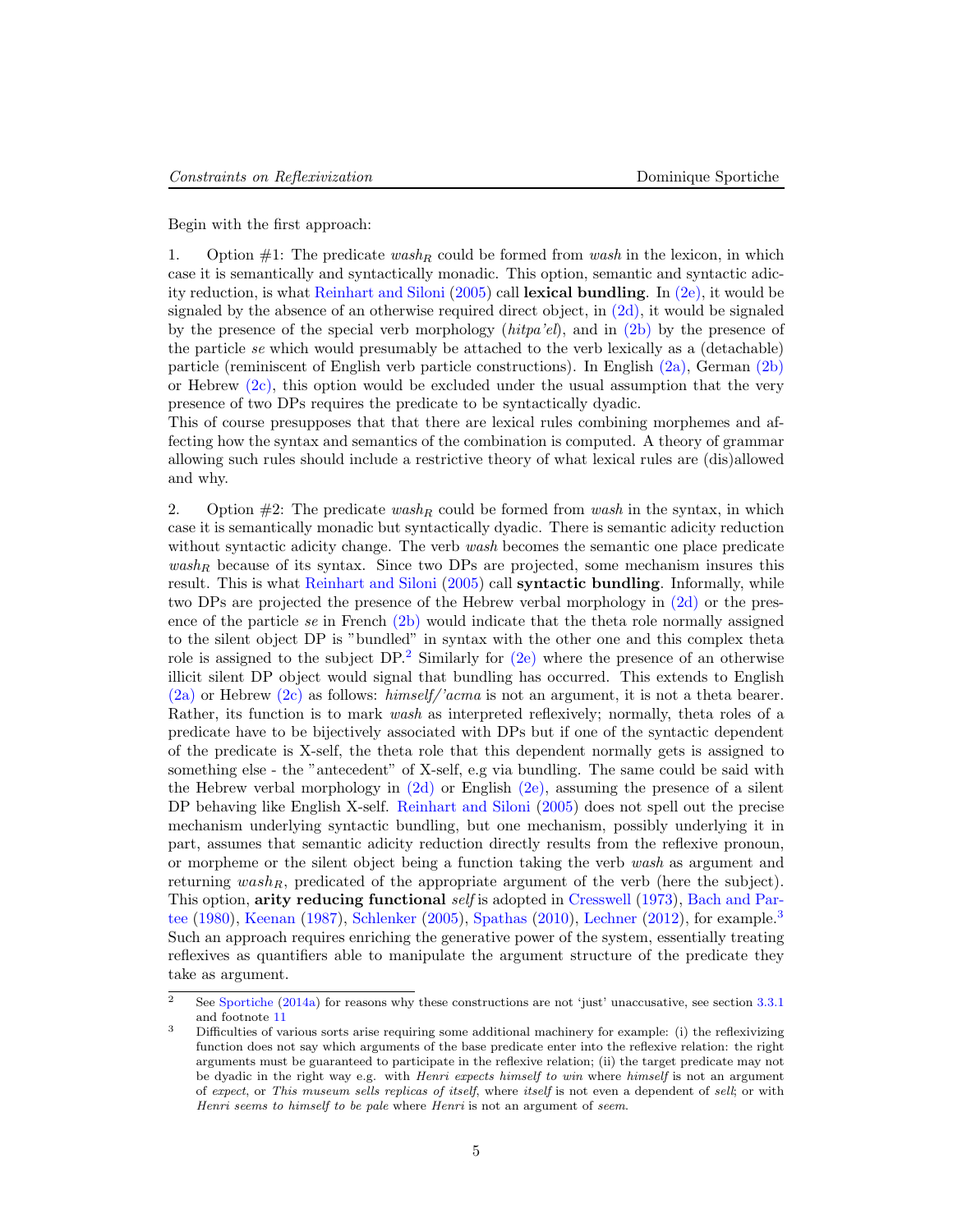The second approach can be implemented as follows:

3. Option  $\#3$ : this option - **argumental functional** self - is similar to option  $\#2$ : but there is neither semantic nor syntactic adicity reduction: in English  $(2a)$  or Hebrew  $(2c)$ , himself/acma counts as an argument, a theta bearer. The way in which reflexivization is achieved is by making reflexive the predicate that the reflexive pronoun is a dependent of. In the present case, the reflexive pronoun is analyzed as a function taking the relation wash (or more generally a polyadic predicate) as argument and encodes the property that (the) two arguments of wash are semantically covalued, i.e. via a presupposition. The way this is done technically is by decomposing himself as  $him + self$ , where him ends up being the argument of wash and self is an identity function that takes the verb wash as argument and returns the verb wash together with the property that its two arguments are covalued. This is adopted in some form for example in [Reinhart and Reuland](#page-24-0) [\(1993\)](#page-24-0), [Reuland](#page-24-6) [\(2001\)](#page-24-6), [Patel-Grosz](#page-24-7) [\(2013\)](#page-24-8), [Sauerland](#page-24-8) (2013), [Ahn](#page-22-1) [\(2015\)](#page-22-1), [McKillen](#page-24-9) [\(2016\)](#page-24-9), Déchaine and Wiltschko [\(2017\)](#page-23-0). Technically, here is Sauerland's explicit representative treatment: the self portion of himself is the identity function with a presupposition. It takes wash as argument yielding self wash, so that Leila washed herself ends up as Leila self-washed her, with her necessarily coreferential with Leila to satisfy the presupposition self lexically comes with. The literature does not specify, or entertain, how this would generalize to French se or German sich, English [\(2e\)](#page-3-1) or Hebrew [\(2f\),](#page-3-2) but there are imaginable ways to do this, e.g. assuming that they are associated with a silent object of the form  $himself.$ <sup>[4](#page-5-0)</sup>

4. Option #4: A final option is the classical option, anaphor binding adopted e.g. in [Chomsky](#page-23-2) [\(1981\)](#page-23-2), [Heim and Kratzer](#page-23-3) [\(1998\)](#page-23-3), Büring [\(2005\)](#page-22-2), as well as in a variety of Agree/Movement based approaches such as [Lebeaux](#page-24-10) [\(1983\)](#page-24-10), [Kayne](#page-24-11) [\(2002\)](#page-24-11), [Drummond](#page-23-4) [et al.](#page-23-4) [\(2011\)](#page-23-4), [Rooryck and vanden Wyngaerd](#page-24-12) [\(2011\)](#page-24-12). Again that there is no (semantic or) syntactic adicity change. The verb *wash* projects two DPs and some mechanism insures that the resulting meaning is reflexive. This is achieved by requiring the silent DP of Hebrew and French and the English reflexive to be anaphoric: they must be bound by a local antecedent, here the subject, where binding entails covaluation (which could a priori either be coreference or semantic binding).

This option requires explaining why such anaphoric DPs behave in this manner and in what way the Hebrew verbal morphology, the French particle se or the morphology of X-self mandate such behavior.

Overall then, Options  $\#1, \#2$  and  $\#3$  all involve some form of predicate reflexivization. As we will see such approaches are too restrictive. They exclude possible interpretations and can't therefore be the (unique) way in which reflexives yield reflexive meanings. Option #4 does not involve predicate reflexivization.

Now, there is no a priori reason why different ways of expressing reflexive relations within the same language or across languages should all use the same mechanisms. Different reflexivization strategies could use different mechanisms, or the same strategy could in principle use multiple mechanisms even in the same language. And indeed, for example, English himself has not been analyzed as involving bundling, but French se reflexivization has been analyzed as syntactic bundling in [Reinhart and Siloni](#page-24-1) [\(2005\)](#page-24-1), or structurally ambiguous (depending on cases) between syntactic and lexical bundling in [Hovav and Doron](#page-23-5) [\(2009\)](#page-23-5). But

<span id="page-5-0"></span> $\frac{4}{4}$  There also are difficulties with such an approach, see section [3.4.](#page-11-1)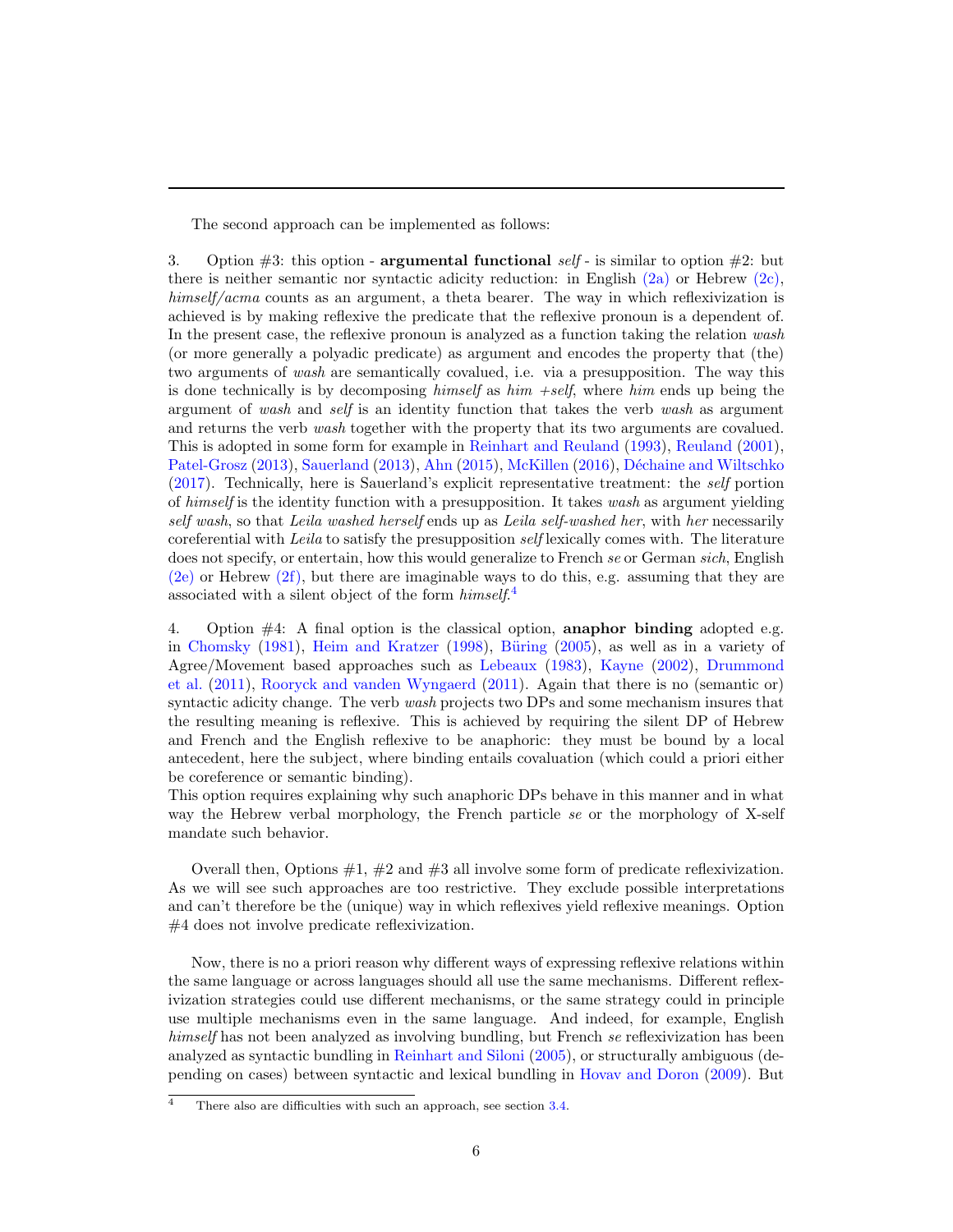if different mechanisms are in principle available and, as far as is known, (mother tongue) learners typically converge on the same mechanism(s) for a given strategy in a given lan-guage (as is almost always assumed<sup>[5](#page-6-2)</sup>), the right theory must provide inference strategies mapping the evidence available to language learners to the right mechanism, yielding the observed convergence. This is actually the main problem to solve for any analysis and a non trivial one which is not addressed at all here (but see Déchaine and Wiltschko, [2017](#page-23-0) for suggested steps to approach this question).

# <span id="page-6-0"></span>3 Constraints on Reflexivization via pronouns

We now examine some properties of reflexive constructions where reflexivization is coded via the presence of a pronominal element, one that agrees in  $\phi$ -features with its antecedent, such as X-self, se, sich, acma in English, French, German and Hebrew respectively.

### <span id="page-6-1"></span>3.1 No semantic adicity reduction

<span id="page-6-3"></span>Consider the following type of examples originally discussed in [Heim](#page-23-6) [\(1994\)](#page-23-6):

(3) Oedipus<sub>k</sub> wants  $\begin{bmatrix} \text{local} domain \text{ PRO}_k \text{ to find himself}_k \end{bmatrix}$ 

What is of interest in such cases is the question of for whom (in which worlds) the binding theory mandated coreference (or semantic binding) between PRO and himself holds. There are basically two non mutually exclusive candidates. A first candidate is the actual world in which case I, the speaker, believe that there is a single individual who I take to be Oedipus, such that I take Oedipus to want Oedipus to punish Oedipus. A second candidate is any member of the set of Oedipus's modal alternatives. In this case Oedipus could express his desire as : I should punish myself, where there is coreference for Oedipus (but where Oedipus could take himself to be someone else than Oedipus: he could believe he is Achilles, or even not know who he is). I am not going to discuss here why the second option can hold without the first as this is not relevant for our purposes (but cf. [Sportiche](#page-25-1) [\(2022a\)](#page-25-1), [Sportiche](#page-25-2) [\(2022b\)](#page-25-2)). What is relevant here is that the first option can hold without the second holding, as [Heim](#page-23-6) [\(1994\)](#page-23-6) remarks. To see this, let us place ourselves in the following scenario.

<span id="page-6-5"></span>(4) Oedipus Scenario: Oedipus, raised as King Polybus's only son, kills someone he does not know, Laius his real father, whose only son he in fact is. Later, an oracle reveals that, to end a god sent plague on Thebes, Laius's killer must be punished. Oedipus searches for Laius 's killer to punish him in order to satisfy the gods and end the plague.

In such a scenario, sentence  $(3)$  is well formed and true.<sup>[6](#page-6-4)</sup> This raises an apparent problem for the Binding theory. The problem is that for Oedipus, PRO denotes Oedipus (PRO is

<span id="page-6-2"></span> $\frac{5}{10}$  This is not the case however of [Haiden](#page-23-7) [\(2020\)](#page-23-7) which, for French se, defends lexical bundling for agentive verbs with non proxy reflexives, a different analysis for other cases of agentive verbs or for experiencer verbs. I take the evidence provided insufficient to warrant such a conclusion, but showing why would require a full discussion not provided here.

<span id="page-6-4"></span><sup>6</sup> As [Charlow](#page-23-8) [\(2010\)](#page-23-8) remarks, accenting the reflexive makes these readings more accessible. Charlow reports that accent is not required however, as do other speakers. Still, this is an important remark that we do not investigate here, but is further discussed in [Charnavel and Sportiche](#page-23-9) [\(2021a\)](#page-23-9), [Charnavel](#page-23-10) [and Sportiche](#page-23-10) [\(2021b\)](#page-23-10).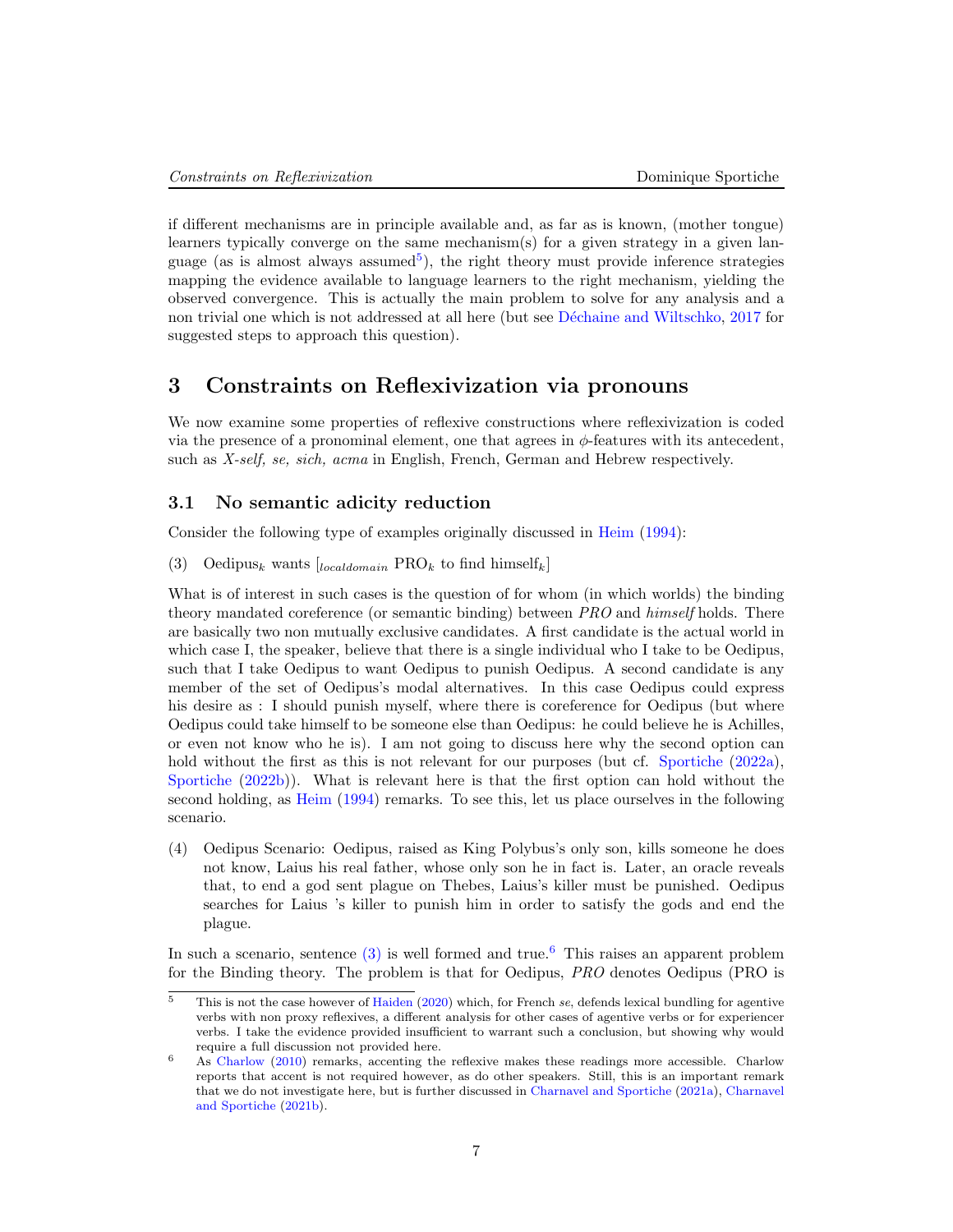read de se) but himself does not. In [Sportiche](#page-25-2) [\(2022a\)](#page-25-1), Sportiche [\(2022b\)](#page-25-2), I discuss why this is in fact not a problem as there is coreference for the speaker. What matters to the present discussion is that the speaker can truthfully report that the person Oedipus wants to find is in fact Oedipus, without Oedipus thinking that the person he wants to find is Oedipus. I will describe this as coreference de re non de dicto. This interpretation is also available in the French, German (as [Heim](#page-23-6) [\(1994\)](#page-23-6) reports), and Hebrew (Yael Sharvit, p.c.) counterparts of  $(3)$ :<sup>[7](#page-7-0)</sup>

- (5) a. Oedipus veut PRO se trouver
	- b. Oedipus will PRO sich finden
	- c. Oedipus roce limco et acmo

It should be clear that this interpretation is excluded under any analysis of reflexivization as involving semantic adicity reduction. Indeed under such analyses, the verb in the infinitive is a monadic predicate predicated of PRO, that is of Oedipus. Given that PRO is read de se, that is as Oedipus for Oedipus, the only meaning predicted is that of Oedipus wishing: 'I will find myself'. Under such analyses, the predicate find is turned into the reflexive predicate  $\lambda x. find_R(x)$  which is equivalent to  $\lambda x. find(x, x)$  with coreference between the two arguments of find in all worlds.

I conclude that for English himself, French se or German sich, we cannot entertain options  $#1$  and  $#2$  above, that is, Lexical Bundling, Syntactic Bundling or more generally semantic adicity reduction. As mentioned in the introduction, the right analysis, whatever it is, must be strictly weaker, more permissive, than semantic adicity reduction; as a result, what is more precisely excluded are analyses requiring semantic adicity reduction as the sole option for these cases. Semantic adicity reduction could be allowed, if a second, alternative analysis is available that would allow the relevant reading. This seems like an unnecessary duplication<sup>[8](#page-7-1)</sup>, and one furthermore that precludes the possibility of a unified analysis for all occurrences of *self.* As I take such an outcome to be highly desirable  $9$  I conclude that adicity reduction is not involved.

How would options  $#3$  and  $#4$  fare?

In principle, a presuppositional analysis as in option #3 of the second approach could accommodate these facts. Under such an analysis, the presence of himself, se or sich signals the presence of a presupposition according to which two arguments of the predicate are coreferential. This presupposition would have to be relativized to attitude holders, so that it would hold either in Oedipus's modal alternatives yielding de dicto coreference, or for the speaker, that is in the actual world yielding  $de$  re coreference, or both. But as we will see shortly, this would require, rather implausibly, treating the *self* appearing as part of himself differently from the other occurrences of self, as well as an implausible syntax (because of problems with self incorporation).

Option #4 would be straightforward: Condition A requires coreference or covaluation but does not specify in which worlds this must hold, the speaker's belief worlds, or Oedipus's.

<span id="page-7-0"></span><sup>7</sup> Some speakers have difficulties accessing this reading in their own language for such sentences, perhaps a reflection of the general, lesser accessibility of de re non de dicto construals. But speakers allowing them do report the contrasts discussed in the remainder of this article.

<span id="page-7-1"></span><sup>8</sup> Furthermore, I know of no language in which this difference is morphologically coded, that is one morphology for adicity reduction and another for non adicity reduction. Superficial examples do exist but do not resist analysis. This said, such a two option analysis is defended in [Hovav and Doron](#page-23-5) [\(2009\)](#page-23-5) in some cases.

<span id="page-7-2"></span><sup>9</sup> [Charnavel and Sportiche](#page-23-9) [\(2021a\)](#page-23-9) and [Charnavel and Sportiche](#page-23-10) [\(2021b\)](#page-23-10) propose such a unified treatments of self anaphora and self intensifiers.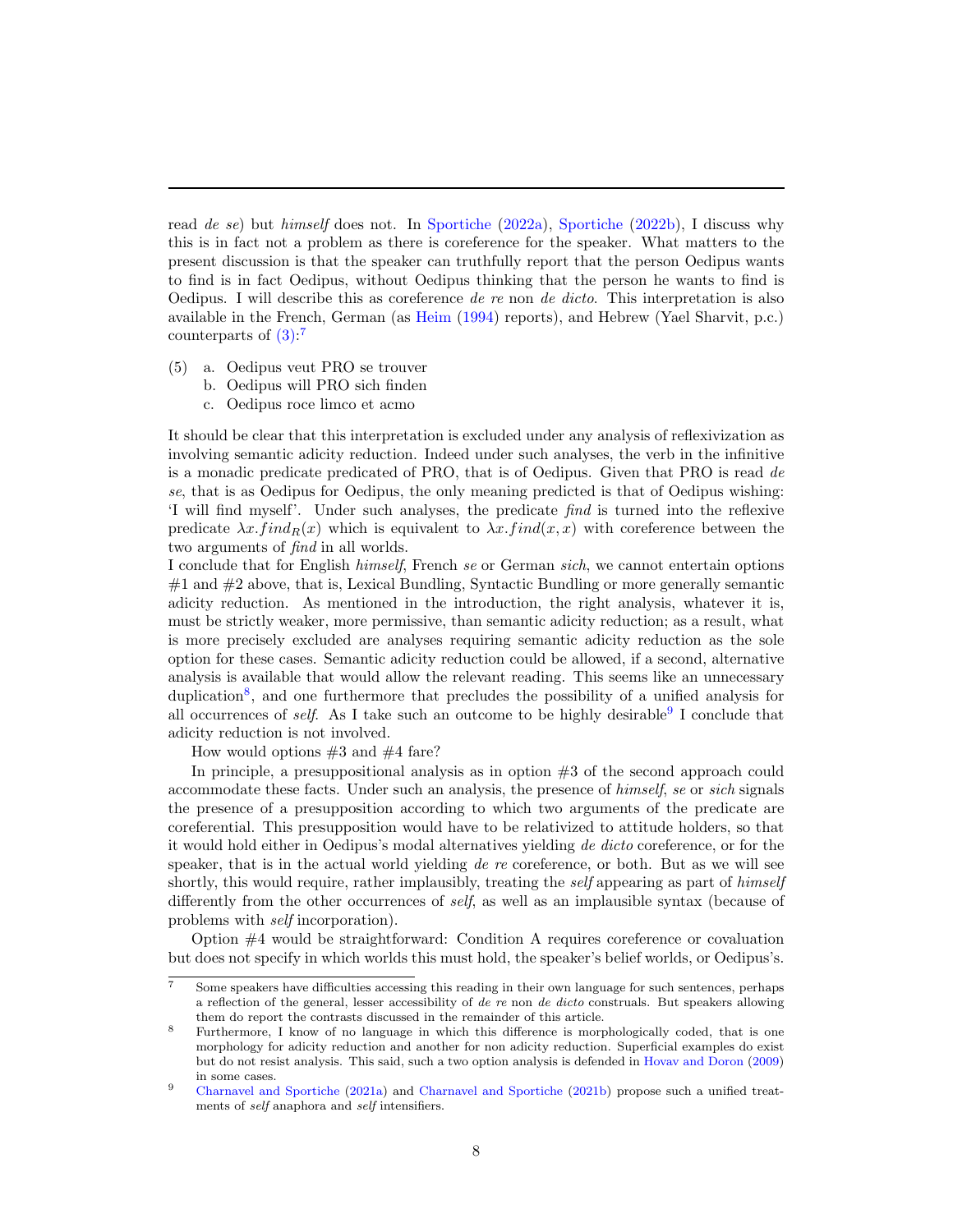Just like the preceding option, it requires relativizing covaluation to particular attitude holders (as discussed in [Sportiche,](#page-25-1) [2022a,](#page-25-1) [Sportiche,](#page-25-2) [2022b\)](#page-25-2).

## <span id="page-8-0"></span>3.2 Self marked Predicates

The conclusion that semantic adicity reduction is not right is corroborated by an observation made in [Heim](#page-23-6) [\(1994\)](#page-23-6) whose analytical significance has been overlooked, I think. [Heim,](#page-23-6) [1994,](#page-23-6) section 3, remarks that in German, inherently reflexive verbs (such as French  $(se)$ ) suicider/commit suicide) or explicitly marked reflexive predicates such as self-identify/ autogérer, hitpa'el) (can) behave differently from verbs with a reflexive pronoun argument. I will use for these predicates the *descriptive* term **reflexive predicates** without preconception on how they should be analyzed.

Consider the following sentences in the given scenario:

- (6) Henri sees a dead body he mistakenly thinks is Anna's. I (and my adressee) know that the dead body is in fact Maria's. Henri tells me: I think Maria killed Anna. I can report to my adressee:
	- a. Henri pense que Maria s'est tuée French Henri thinks Maria killed herself b. Henri pense que Maria s'est suicidée French Henri thinks Maria committed suicide

The first sentence (in French or English) is a true report (it reports what happened de re), while the second (in French or English) is not. For it to be true, Henri would have to think: 'Maria killed herself'. We can describe the difference as follows: assuming informally that se in the first example stands for the theme argument, the identity relation between the agent Maria and what the theme se denotes can be read de re non de dicto. The identity relation between the agent and the theme in the second sentence can't be.

Heim's German examples with non inherent but explicitly marked reflexive predicates involve a selbst nominal (contrasted with verbs with sich selbst instead of bare sich):

- $(7)$  a. Der Hans soll sich mal vorstellen, mit sich selber sprechen zu müssen. 'Hans should imagine having to talk with himself'
	- b. Der Hans soll sich mal vorstellen, Selbstgespräche führen zu müssen. 'Hans should imagine having to conduct self-conversations'

According to Heim (and other German speakers I checked the data with), only the first one can mean that Hans's imagination-alternatives talk with him, where Hans does not realize that this 'him' is Hans himself.

The difference can be more minimally illustrated in French (or English) in which (many) predicates can be explicitly reflexivized by adding the prefix auto/self.

Before proceeding, note that, in the cases we will consider, auto does involve reflexivization as opposed to what [Spathas et al.](#page-24-13) [\(2015\)](#page-24-13) calls the "anti assistive" meaning "by oneself", "alone" or "without help" - an a priori plausible alternative - argued for for Greek afto/auto in [Spathas et al.](#page-24-13)  $(2015)^{10}$  $(2015)^{10}$  $(2015)^{10}$  $(2015)^{10}$  This is discussed in section [5.1.](#page-15-1) So for example, the noun

<span id="page-8-1"></span> $\overline{10}$  Note however that, assuming counterfactually that the meaning is the anti-assistive 'without help', it would cast serious doubts on any analysis of reflexivization via self incorporation, as overt incorporation would not be expected to yield a reflexive reading, but an anti-assistive reading instead.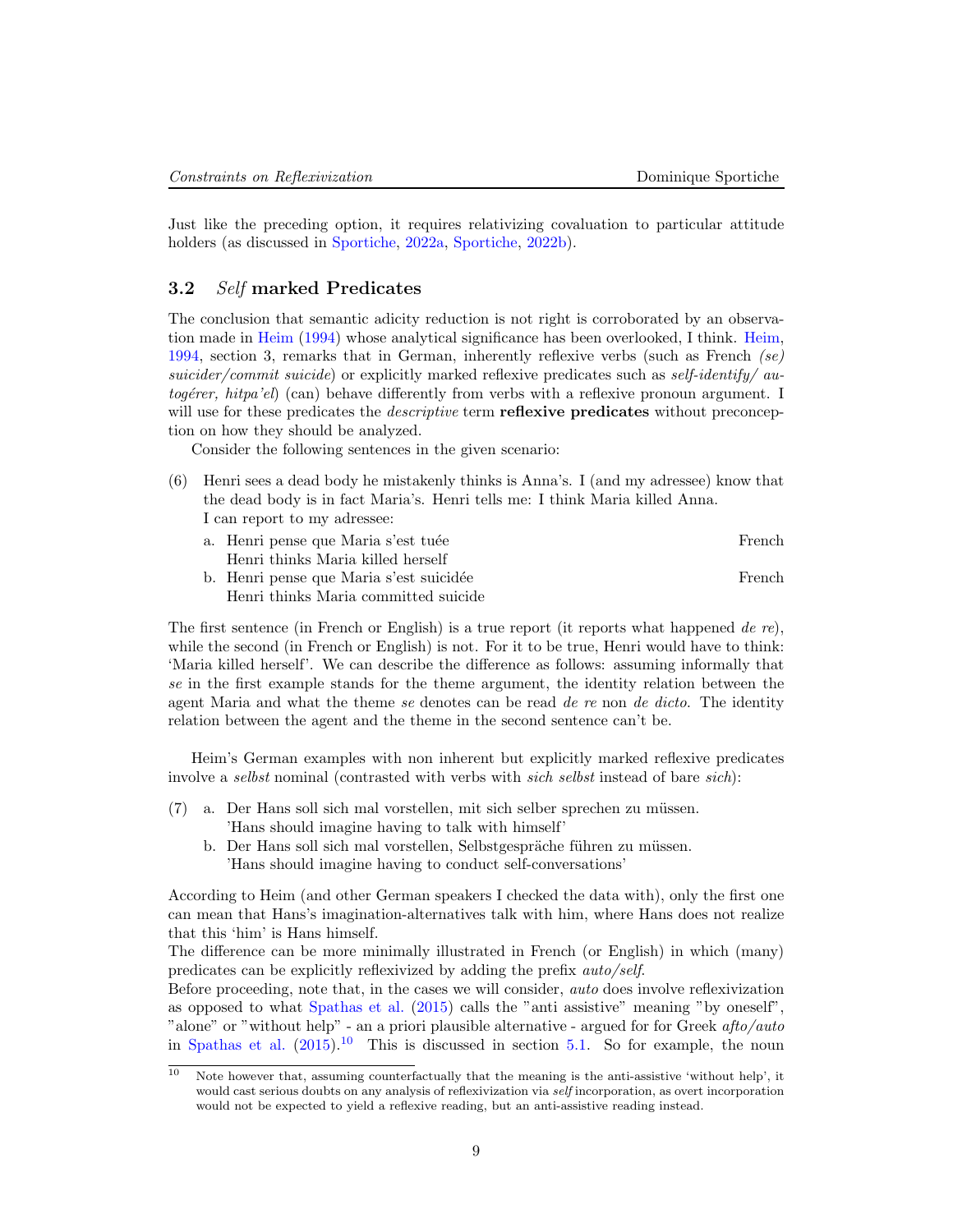critique/criticism can be prefixed with auto yielding autocritique/self-criticism; the verb critiquer/criticize can have a reflexive clitic as in se critiquer/ criticize oneself or have a reflexive clitic and (a mandatory conjunction to which we will return) the prefix *auto* yielding s'autocritiquer /self-criticize. The following examples illustrate that anaphor binding reflexivization and reflexive predicates behave differently:

- (8) Suppose Henri hears Maria often criticizes someone who he thinks is Anna. He thinks: Maria criticizes her too much. In fact, Henri is mistaken, Maria is criticizing herself. I report:
	- a. Henri pense que Maria se critique trop Henri thinks that Maria se criticizes too much
	- b. Henri pense que Maria s'autocritique trop Henri thinks that Maria se self-criticizes too much

The first report is a true report, with de re non de dicto coreference of the reflexive and its antecedent in the embedded clause. The second report is false: in it, coreference must be de dicto. Henri must be thinking: "there is self-criticism by Maria", which is not the case. This behavior is clearly due to the presence of *auto* and as Heim notes for German with selbst-N forms, can be observed in nominals in French or in English. In the context above, the first sentence is a truthful report, while the second is not:

- <span id="page-9-0"></span> $(9)$  a. Henri pense que Maria fait trop de critiques d'elle même Henri thinks that Maria voices too many criticisms of herself
	- b. Henri pense que Maria fait trop d'autocritiques Henri thinks that Maria voices too many self-criticisms

Finally, this difference can be illustrated with reflexive verbs in English. Here are a couple of examples.

Suppose Connie thought that Toby identified the fuzzy character on the picture as Karla the spy, not realizing Toby was in fact pointing at himself. The first report below is a true report, with *de re* non *de dicto* coreference, while the second is not.

<span id="page-9-1"></span>(10) a. Connie thought that Toby had identified himself as a spy b. Connie thought that Toby had self-identified as a spy

Here is a second example, using a strategy from [Charlow](#page-23-8)  $(2010)$  to help bring out the de re reading.

- (11) Elie, the high priest wants to placate the gods by sacrificing a member of the community. He says: I want to sacrifice the oldest member of the community! He does does not realize it's him! But I do. I report:
	- a. Funny, Elie wants to immolate himself!
	- b. Funny, Elie wants to self immolate!

The first report is true, the second is false.

In conclusion, self/auto marked predicates behave differently (allowing fewer readings) than predicates taking a self DP argument. Reducing the latter to the former via (covert) self incorporation therefore yields incorrect results: anaphor binding cannot be reduced to self incorporation.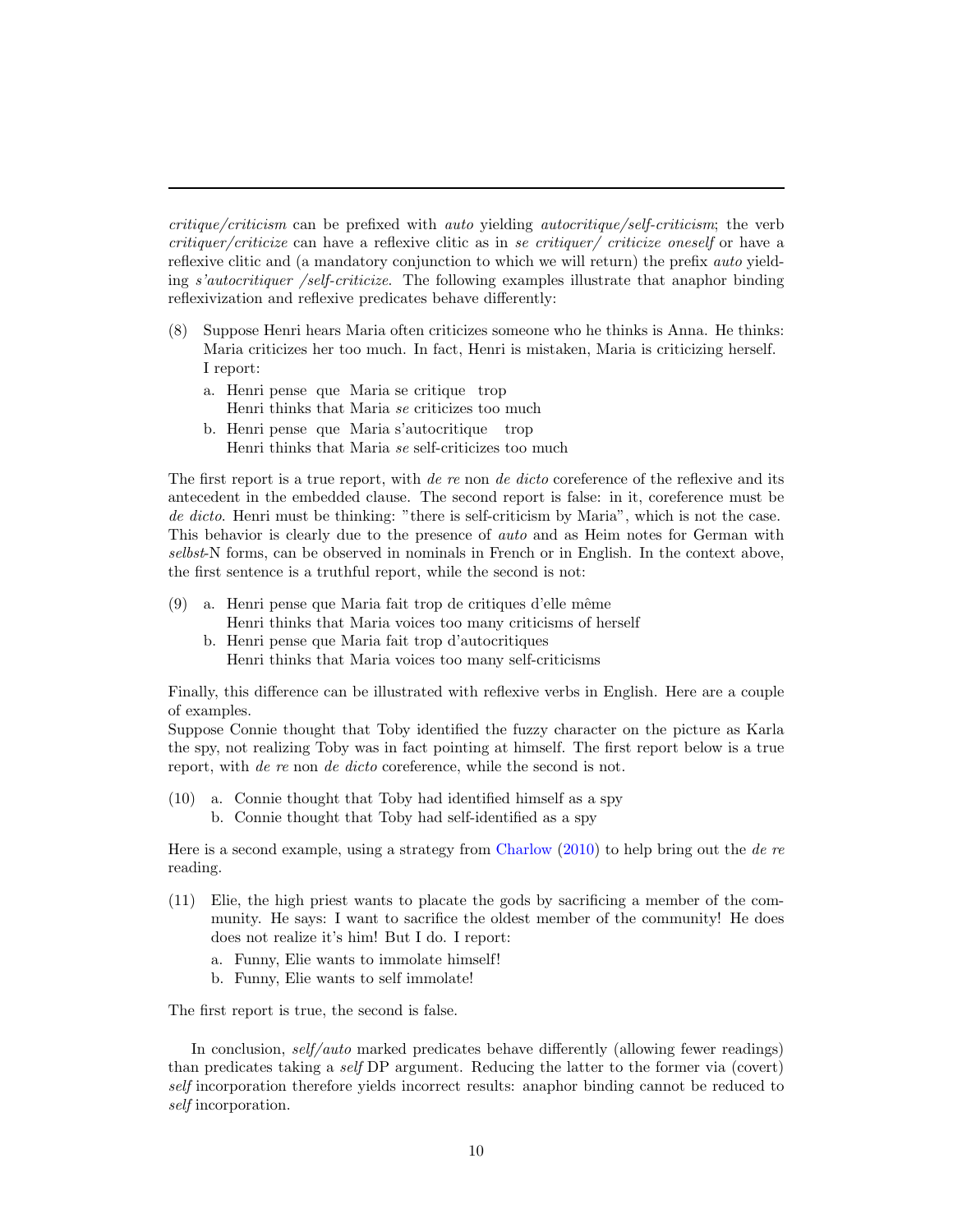# <span id="page-10-0"></span>3.3 Reflexivization as anaphor binding: further reasons

In this section, further support is provided contrasting bound anaphora reflexivization from predicate reflexivization in two areas: Focus alternatives and Proxies. A third area is the syntactic configurations in which either occur, which, as will see in section [3.4](#page-11-1) make reducing the former to the latter implausible.

#### <span id="page-10-1"></span>3.3.1 Focus Alternatives

[Sportiche](#page-25-0) [\(2014a\)](#page-25-0) discusses the following type of examples to show that French reflexive constructions cannot be unaccusative:

<span id="page-10-3"></span>(12) Seul Henri s' est critiqu´e Only Henri SE is criticized Only Henri criticized himself

The truth of  $(12)$  can be denied by uttering  $(13a)$  or (less easily)  $(13b)$  but not  $(13c)$ :

- <span id="page-10-5"></span><span id="page-10-4"></span> $(13)$  a. Non, Pierre s'est critiqué aussi No, Peter criticized himself too
	- b. Non, Pierre a critiqué Henri aussi No, Peter criticized Henri too
	- c. Non, Henri a aussi critiqué Pierre No, Henri criticized Peter too

<span id="page-10-6"></span>[Sportiche](#page-25-0)  $(2014a)$  concludes that the unavailable denials  $(13c)$  shows that the superficial subject is not (just) an underlying object. $11$ 

Now suppose we make the verb a reflexive predicate by adding *auto* as below in  $(14a)$ :

- <span id="page-10-7"></span>(14) a. Seul Henri s' est autocritiqué Only Henri SE is self-criticized Only Henri self-criticized himself
	- b. Only Toby self-identified as a spy

<span id="page-10-8"></span>Now, not only can't  $(14a)$  be denied by uttering  $(13c)$ , showing that these *auto/self* verbs are not unaccusatives, it also can't be denied by uttering [\(13b\).](#page-10-5) In other words, while [\(12\)](#page-10-3) allows both a sloppy reading (only Henri engages in self-criticism) deniable by [\(13a\)](#page-10-4) and a strict reading (*Only Henri criticizes Henri*) deniable by  $(13b)$ ,  $(14a)$  only allows the sloppy reading. Similarly, [\(14b\)](#page-10-8) can only be denied by uttering No, Karla also self-identified as a spy and not by uttering No, Karla also identified Toby as a spy. Thus  $(14a)$ , and  $(14b)$  only allow the sloppy reading. This corroborates the conclusion that treating cases like [\(12\)](#page-10-3) by reducing them to cases like  $(14a)$  or  $(14b)$  via self incorporation is not viable.

The same facts can be reproduced with reflexive nominals. The truth of [\(15a\)](#page-11-2) can be felicitously denied by uttering [\(15b\)](#page-11-3) or [\(15c\)](#page-11-4) but not [\(15d\)](#page-11-5) (the possessive bolded only to indicate it is the focus associate of only):

<span id="page-10-2"></span><sup>11</sup> More precisely now in light of [Charnavel and Sportiche](#page-23-9) [\(2021a\)](#page-23-9) and [Charnavel and Sportiche](#page-23-10) [\(2021b\)](#page-23-10), hence the 'just' qualification, the superficial subject cannot **only** have the theta role assigned to the object. A derivation in which (somehow) the object move to the subject theta position (ending up with two theta roles) is consistent with the available focal alternatives.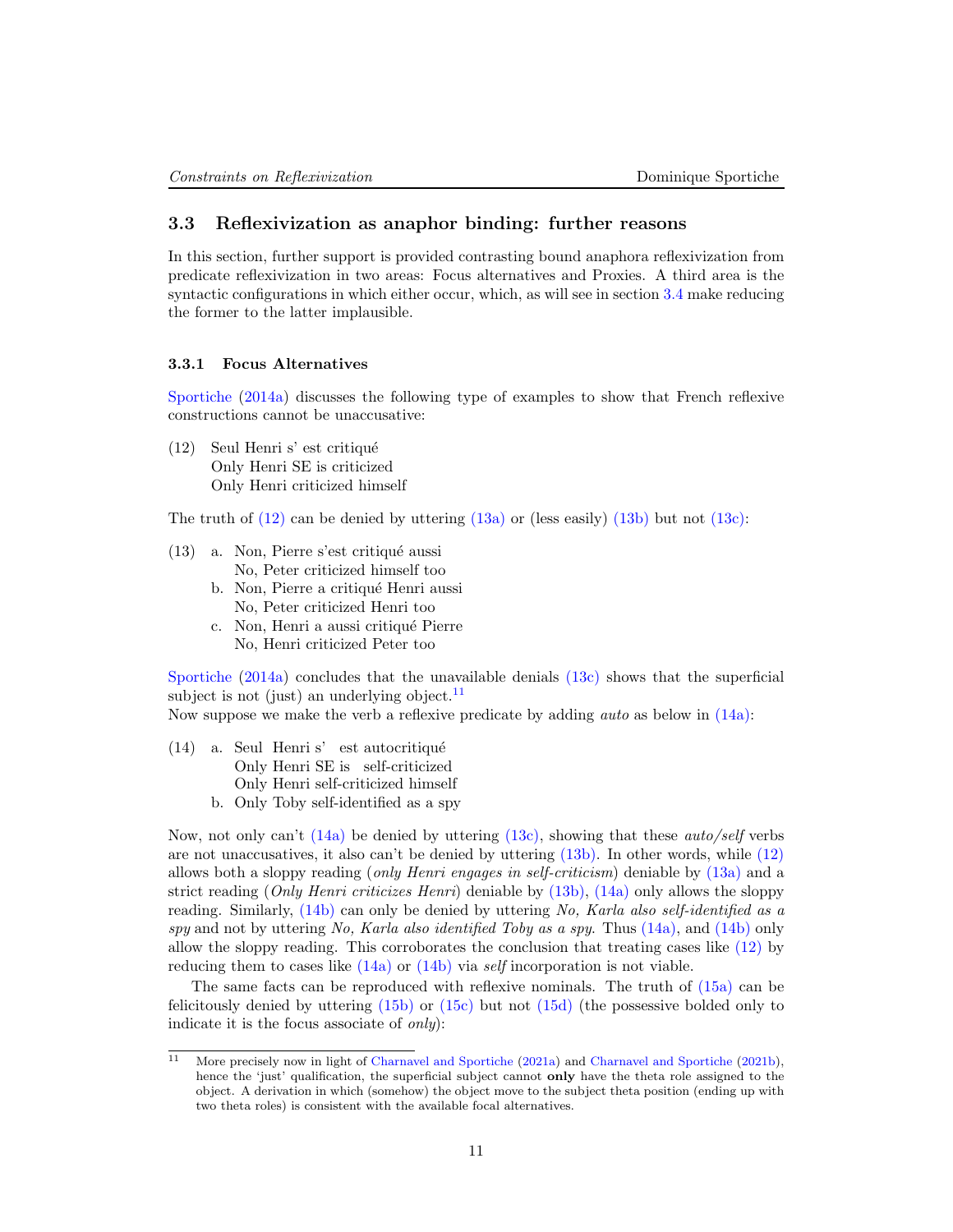- <span id="page-11-4"></span><span id="page-11-3"></span><span id="page-11-2"></span>(15) a. Seules  $\mathbf{ses}_k$  critiques de lui<sub>k</sub>-même blessent Henri<sub>k</sub> Only his criticisms of himself hurt Henri
	- b. Non, les critiques de lui<sub>m</sub>-même de Pierre<sub>m</sub> blessent Henri<sub>k</sub> aussi No, Peter's criticisms of himself too hurt Henri
	- c. Non, les critiques de Henri par Pierre aussi blessent Henri $_k$ No, Peter's criticisms of Henri also hurt Henri
	- d. Non, les critiques de Pierre par Henri aussi blessent Henri<sub>k</sub> No, Henri's criticisms of Peter also hurt Henri

<span id="page-11-5"></span>This is consistent with long standing conclusions regarding what can be possessivized in nominals: if both an agent and a theme are present, only the agent can be possessivized (unless the agent is in a  $by$ -phrase): the focal alternatives to the possessor can thus only range over agents.<sup>[12](#page-11-6)</sup>

Now, using explicitly reflexive nominals still allows [\(15b\)](#page-11-3) as denial but removes the strict reading, thus excluding the denial in [\(15c\):](#page-11-4)

(16) Seules  $\textbf{ses}_k$  autocritiques blessent Henri<sub>k</sub> Only his self-criticisms hurt Henri

### <span id="page-11-0"></span>3.3.2 Proxies

Another reason to reject a predicate reflexivization analysis is that overtly reflexive predicates disallow proxy readings, while reflexive binding of a DP does not. Reducing the latter to the former blurs a necessary distinction. Thus, there is a minimal contrast between examples [\(17a\)](#page-11-7) and [\(18a\):](#page-11-8)

- <span id="page-11-7"></span>(17) a. Seul Ringo s' est critiqué only Ringo SE is criticized Only Ringo criticized himself
	- b. Only Ringo identified himself as one of the Beatles
- <span id="page-11-9"></span><span id="page-11-8"></span>(18) a. Seul Ringo s' est autocritiqué only Ringo SE is self-criticized Only Ringo self-criticized himself
	- b. Only Ringo self-identified as one of the Beatles

<span id="page-11-10"></span>Indeed, while [\(17a\)](#page-11-7) could be used to describe a situation in which Ringo, visiting the Madame Tussaud museum, criticizes the way in which his wax figure represents him, [\(18a\)](#page-11-8) couldn't. The latter can only mean that Ringo criticized Ringo the person. Similarly, while [\(17b\)](#page-11-9) could be used to describe a situation in which Ringo, visiting the Madame Tussaud museum, identified his wax figure as one of the Beatles, [\(18b\)](#page-11-10) couldn't. The latter can only mean that Ringo identified himself the person as one of the Beatles.

# <span id="page-11-1"></span>3.4 Short remarks on a functional self analysis

As mentioned, the analysis proposed in [Lechner](#page-24-5)  $(2012)$  is a version of option  $#2$  (semantic arity reduction) and therefore inadequate. Alternatives along the lines suggested in [Sauer-](#page-24-8)

<span id="page-11-6"></span><sup>&</sup>lt;sup>12</sup> [This correctly predicts that](#page-24-8) Seules ses<sub>k</sub> critiques par lui<sub>k</sub>-même blessent Henri<sub>k</sub> / Only his criticisms by himself hurt Henri [can be felicitously denied by](#page-24-8) [\(15d\),](#page-11-5) and not by [\(15c\).](#page-11-4)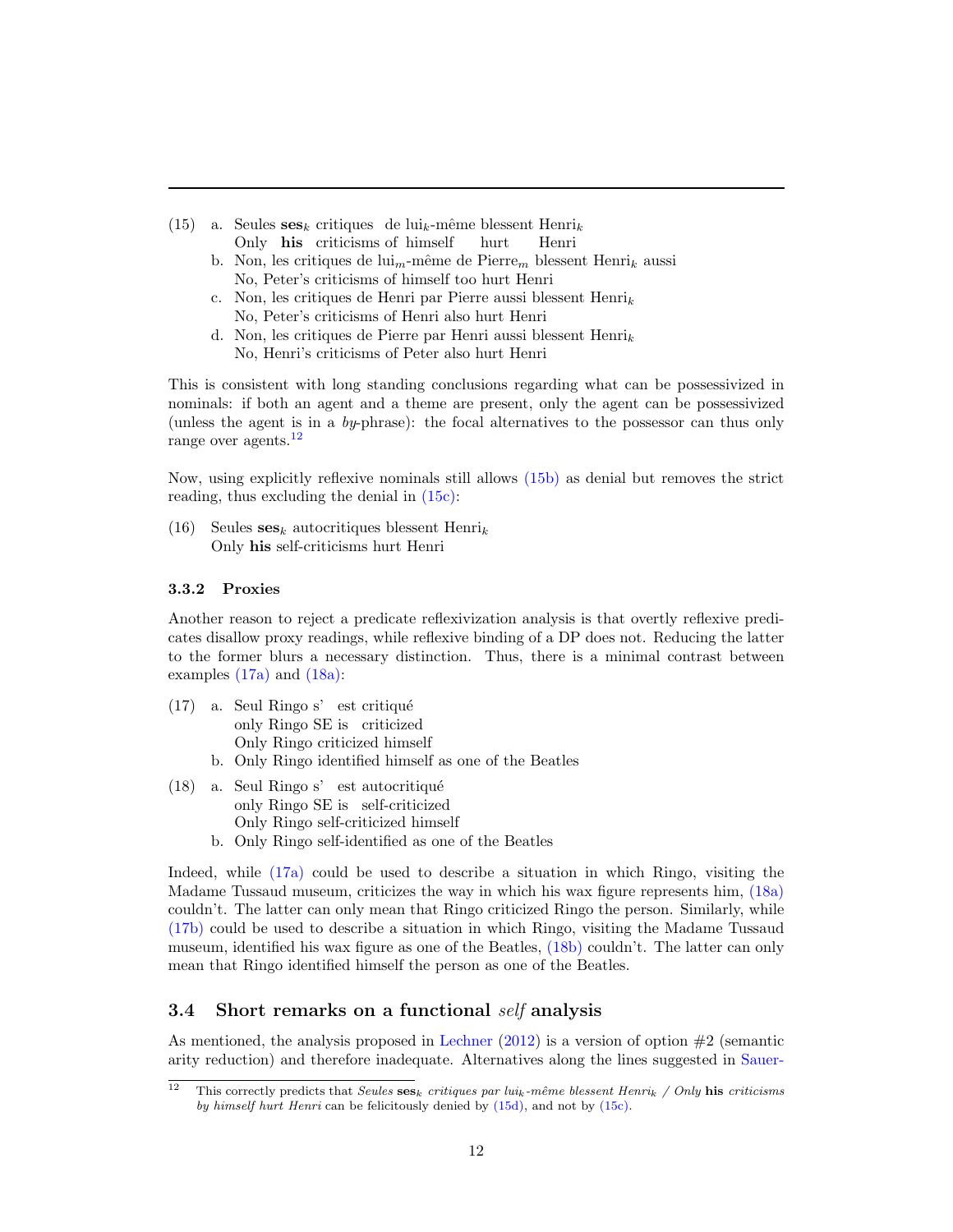[land](#page-24-8)  $(2013)$ , a version of option  $#3$  face difficulties.

[Lechner](#page-24-5) [\(2012\)](#page-24-5) takes *self* to be an arity reducer taking a relation as argument. To acquire this argument, self moves via Anaphor Raising, a QR equivalent. [Sauerland](#page-24-8) [\(2013\)](#page-24-8) takes self to be the identity function taking a relation as argument and adding the presupposition that two individual arguments of this relation are covalued.<sup>[13](#page-12-0)</sup>

(19)  $||\text{self}||(P)(x)(y)$  presupposes that  $x = y$  and denotes P.

This leaves much unclear. Does the structure of himself allow self moving by itself? How is the trace of self as part of himself interpreted? How do we address the long standing challenge (cf. e.g. [Reinhart and Reuland](#page-24-0) [1993,](#page-24-0) section 2.2. p. 662) facing approaches invoking predicate reflexivization to derive (rather than stipulate) that the reflexive pronoun argument is one that enters into the reflexive relation?

In a clause like PRO to assign him to myself, we want:

(i) self to require covaluation of two arguments of *assign*: by hypothesis, this would mean that self is the identity function on predicates.

(ii) myself to end up being interpreted like me: this would require self to be the identity function on individuals. This looks incompatible with the previosu point.

(iii) PRO being covalued with me, not with him: this could perhaps derive from Condition B, but it looks implausible as Condition B can sometimes be overriden but the interpretation to exclude here is never available.

(iv) invoking self incorporation seems inconsistent with syntactic constraints on head movement: anaphors can occur in contexts (adjuncts, inside PPs or nominals) not accessible to head movement (incorporation is strictly bounded, cf. [Baker](#page-22-3) [1988,](#page-22-3) [Angelopoulos and](#page-22-4) [Sportiche](#page-22-4)  $(2022)$ ).<sup>[14](#page-12-1)</sup>

Now, invoking himself movement instead could be advantageous. This movement would indeed be QR-like, motivated by the need to acquire an argument, leaving an individual trace x (which we would want to be interpreted as a pronoun - not clear how this can be derived). This QR like movement is a variety of phrasal movement which does not put self in the spine (so self need not be read de dicto cf. footnote [17\)](#page-13-2) and the locality of anaphor binding could be derived as it is in [Lechner](#page-24-5) [\(2012\)](#page-24-5): it would be the locality of QR. This treatment would extend straightforwardly to French  $lui\text{-}m\hat{e}me$  (and could extend to Hebrew acmo, or even perhaps to French se or German sich. Naturally, a full implementation would have to be worked out, but the difficulties are very substantial. The question would still remain about the lexical properties of *self*, wherever it occurs (cf. section [4.2\)](#page-14-0). C-command of the anaphor by its antecedent would have to be derived (I am not sure it can). It would have to be verified that QR locality is the right kind of locality.<sup>[15](#page-12-2)</sup>

<span id="page-12-0"></span> $\frac{13}{13}$  Unlike [Lechner](#page-24-5) [\(2012\)](#page-24-5), [Sauerland](#page-24-8) [\(2013\)](#page-24-8) is not concerned with deriving the general properties of anaphor binding. Rather, it defends a presuppositional analysis to assimilate it to other cases of weakened presupposition (which, according to him, materializes for reflexives on focal alternatives to himself, when the presupposition introduced by self is deemed not to have to hold). Sauerland's formulation is thus meant to apply to binary relations only as below; this would have to be modified to take into account more complex cases, perhaps along the lines explored by Lechner, who does try to take the syntactic complexity of VPs into account.

<span id="page-12-1"></span><sup>&</sup>lt;sup>14</sup> It should be clear, incidentally, that some of these difficulties (points (i), (iii) and (iv)) apply to options  $#1$  and  $#2$  as well, in addition to further difficulties not discussed here.

<span id="page-12-2"></span><sup>15</sup> I am not sure it is. QR can escape tensed clauses (as shown in [Fox,](#page-23-11) [2002](#page-23-11) in the discussion of Tiedeman's puzzle); although QR of  $\alpha$  cannot outscope a DP outside the tensed clause containing  $\alpha$ , it can outscope a VP (I think this leads to overgeneration). Also, John showed Mary himself is fine, but the DO cannot outscope the IO in such cases., etc...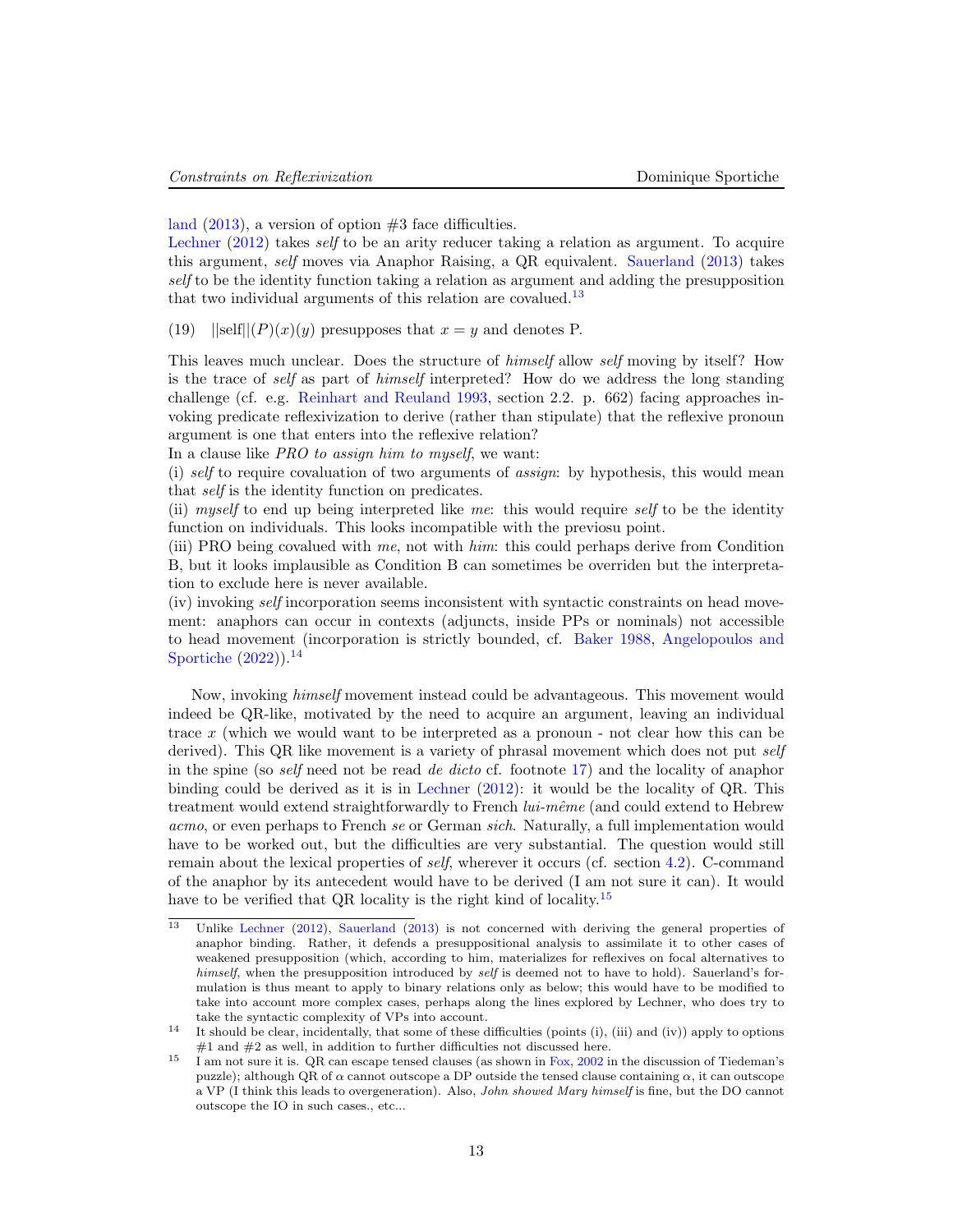# <span id="page-13-0"></span>4 Analytical Implications

## <span id="page-13-1"></span>4.1 Viable analyses

The difference of behavior between the type of examples in  $(9)$  or  $(10)$  repeated below has analytical implications.

- $(20)$  a. (i) Henri pense que Maria fait trop de critiques d'elle même
	- Henri thinks that Maria voices too many criticisms of herself (ii) Henri pense que Maria fait trop d'autocritiques
	- Henri thinks that Maria voices too many self-criticisms
	- b. (i) Connie thought that Toby identified himself as a spy (ii) Connie thought that Toby self-identified as a spy

Any treatment that analyzes se critiquer/ identify oneself as involving a predicate with the semantics as *self-criticize/self-identify* is too restrictive. Looking at the examples below:

- <span id="page-13-6"></span><span id="page-13-4"></span><span id="page-13-3"></span>(21) a. Henri identified himself as...
	- b. Henri self-identified  $\emptyset$  (as...)
	- c. Henri self<sub>k</sub>-identified  $\lceil \text{him } t_k \rceil$  as...

The facts discussed exclude as too restrictive all treatments in terms of semantic adicity reduction under which the verb of a sentence like  $(21a)$  is turned into a one-place predicate applying to the antecedent of the reflexive (with no object projected) as in [\(21b\).](#page-13-4) This reinforces our earlier conclusion against option  $\#1$  and  $\#2$ .<sup>[16](#page-13-5)</sup>

Whether these facts also exclude treatments in which the reflexive interpretation arises by turning it into a reflexive predicate without semantic adicity reduction is less immediately clear as it depends on the specifics of its implementation.

I take as boundary condition that any explanatory theory has to satisfy the postulation of a unique element self appearing at the very least in both [\(21a\)](#page-13-3) and [\(21b\).](#page-13-4) Most treatments adopting (option  $\#$  2 or) option  $\#3$ , e.g. [Reuland](#page-24-14) [\(2011\)](#page-24-14), [Patel-Grosz](#page-24-7) [\(2013\)](#page-24-7), [Sauerland](#page-24-8)  $(2013)$  (substantially building on [Lechner](#page-24-5)  $(2012)$ ), [Spathas](#page-24-15)  $(2017)$ , do satisfy this requirement by taking option  $#3$  to involve the syntax shown in  $(21c)$  via (covert) self incorporation. The challenge such treatments face is to explain why  $(21a)$  analyzed as  $(21c)$  and structures such as [\(21b\)](#page-13-4) behave differently in the respects discussed, as well as those in sections [3.3.1](#page-10-1) and [3.3.2.](#page-11-0) But known implementations of option  $#3$  assimilate [\(21c\)](#page-13-6) to [\(21b\)](#page-13-4) are unable to account for the systematic differences between  $(21a)$  and  $(21b)$  we documented.<sup>[17](#page-13-2)</sup> In

<span id="page-13-2"></span>The first report is true, the second false. This shows that an analysis of non PP sich in terms of arity reduction as in  $B\ddot{u}$ ring [\(2012\)](#page-23-12) is not tenable.

<sup>17</sup> It is worth pointing out in this respect, that making *self* a member of the syntactic spine, we expect

<span id="page-13-5"></span> $16$  It is worth noting that Heim's German examples contrast selbst forms with sich in a PP. But the same contrast holds with direct object sich: In the same scenario as above with Elie, the high priest, I report:

a. Komisch, Elie will sich Funny, Elie wants himself immolate/immolate opfern/verbrennen! Funny, Elie wants to immolate himself!

b. Komisch, Elie Funny, Charles wants a self-immolation will eine Selbstverbrennung tun! do Funny, Elie wants to self immolate!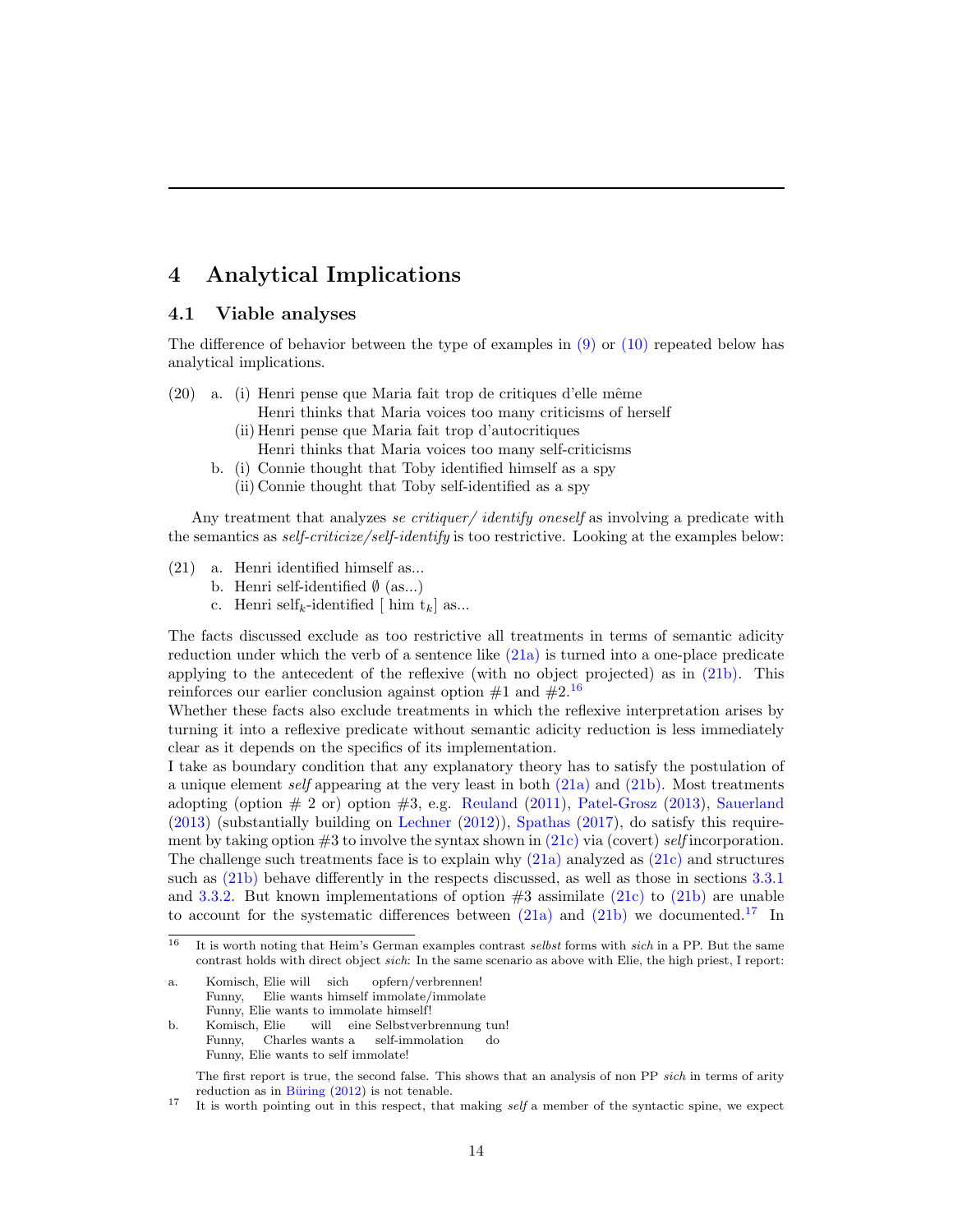addition, self incorporation as a predicate reflexivizer is implausible as a general solution to the locality requirement reflexive pronouns are subject to for a variety of reasons discussed in [3.4](#page-11-1) below: (i) it is incompatible with the syntactic distribution of reflexive pronouns like himself; (ii) it cannot be extended to French  $lui\text{-}m\hat{e}me$  which behaves like himself in the relevant respect as  $m\hat{e}me$  does not, and, being adjectival - cf. [Safir](#page-24-16) [\(1996\)](#page-24-16), cannot, incorporate into verbs; (iii) is inconsistent with the internal syntax of  $himself$ ,  $lui-même$  (and in fact other reflexive expressions such as Greek o eaftos mu - cf. [Angelopoulos and Sportiche,](#page-22-4) [2022\)](#page-22-4).<sup>[18](#page-14-1)</sup> Perhaps some new implementation taking *self* as functional as in option  $#3$  would be able to circumvent the problems noted. We briefly discuss its challenges in section [3.4.](#page-11-1)

Adopting option  $#4$  for cases in  $(1)$  leaves room to handle intrinsically reflexive predicates (like *suicide*), or explicitly marked reflexive predicates (like *self-criticism*) differently in a variety of ways (e.g. conceivably, albeit not necessarily, by assuming that they alone involve semantic arity reduction).

### <span id="page-14-0"></span>4.2 Why are anaphors anaphors?

It is desirable to derive from primitive properties why certain expressions, e.g. herself can behave anaphorically under certain circumstances.

Taking herself to be a functional arity reducer has the merit of providing an answer to this question by attributing a particular lexical content to it, namely, as mentioned earlier, that of being a reflexivizing function taking the predicate it is a dependent of as argument. This in addition derives why antecedent and reflexive are in a local relation. But as argued, this is not viable.

Similarly, taking self of herself to be a reflexivizer having to incorporate to the predicate the reflexive is an argument of provides similar benefits. To force incorporation, self ought to be taken as function taking a predicate as argument, but as discussed below, it is most unclear how to implement such a view in a consistent way. Furthermore, as discussed, this looks non viable as well.

Consequently, a different approach must be developed, one that does not rely on predicate reflexivization. I take this to be an independently welcome conclusion. Indeed, it is most unclear how these approaches can generalize to logophoric usages of English or French self reflexives, without invoking ad hoc lexical ambiguities (why wouldn't the self of logophoric himself not be a reflexivizer?). Furthermore, it is surely desirable to treat uniformly not only the self or anaphoric reflexives or logophoric reflexives, but also the self morpheme of intensifying reflexives, a widespread homophony that demands explanation. By this measure, no current analysis is satisfactory.

the semantic contribution of self to have to be read de dicto as shown by the findings in [Percus](#page-24-17) [\(2000\)](#page-24-17): [Percus](#page-24-17) [\(2000\)](#page-24-17) shows that the (covert) world pronouns such elements contain must be indexed (bound) to the closest binder, that is that such elements must be read de dicto.

<span id="page-14-1"></span><sup>&</sup>lt;sup>18</sup> Note also that trying to reduce the locality of reflexive binding to properties of an inalienably possessed self is unpromising, given the difference in distribution between reflexives and inalienably possessed elements, e.g. the data discussed in sections [3.3.1](#page-10-1) (availability of strict readings) and [3.3.2](#page-11-0) (proxy readings) neither of which is allowed in inalienable possession cases. For example, this view is adopted in [Safir](#page-24-16) [\(1996\)](#page-24-16) which takes the self of himself to be the conflation of a metonymic part/whole relation MET with the part of an individual noted self, seen as an (inalienably possessed) body part. The whole is the person referred to by him so that  $Henri_k$  loves him<sub>k</sub> self means Henri loves him represented by (his) self. Inalienable possession is also appealed to in Déchaine and Wiltschko [\(2017\)](#page-23-0) to derive locality requirements.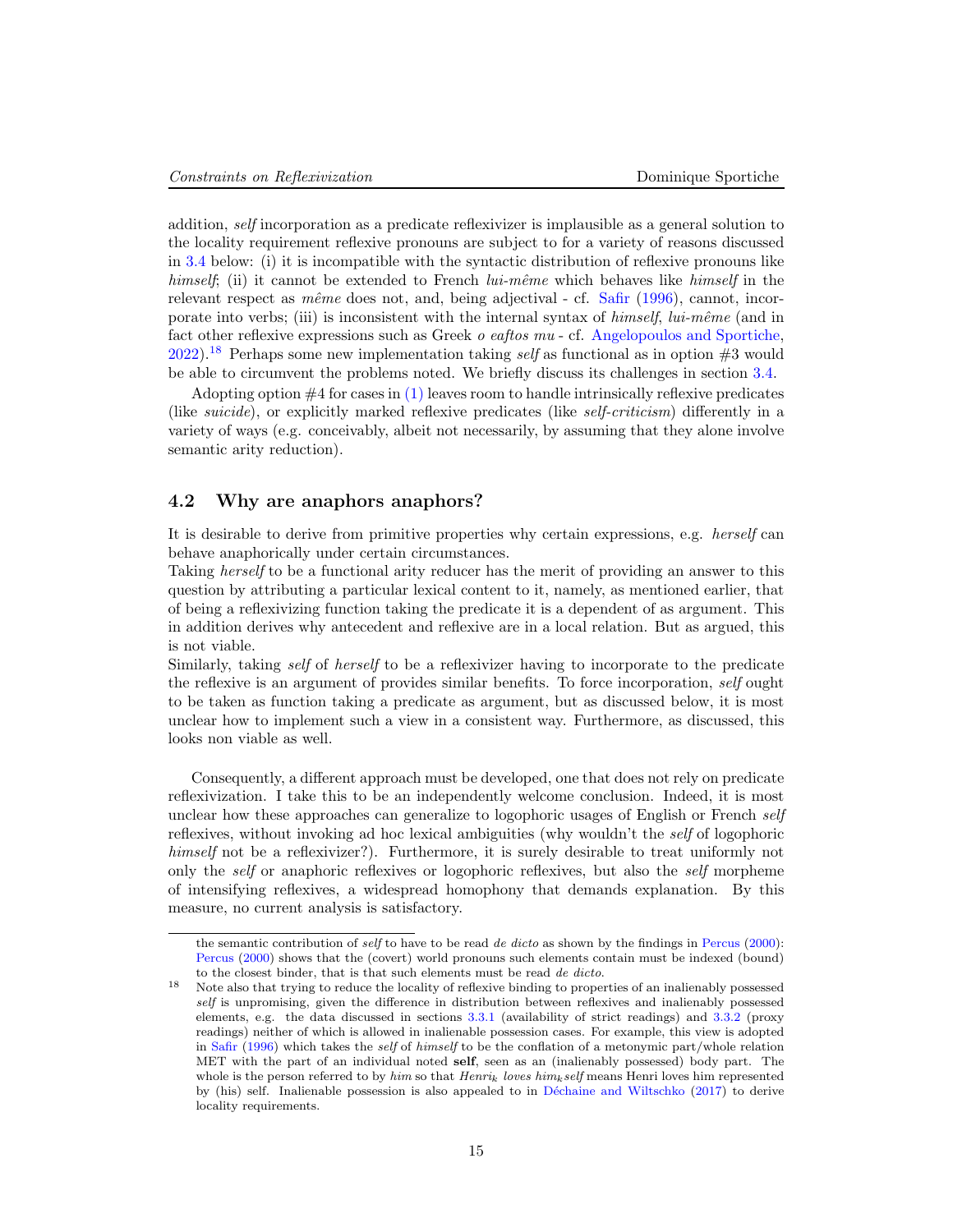Ultimately, I adopt an altogether different approach, not discussed here but developed in [Charnavel and Sportiche](#page-23-9) [\(2021a\)](#page-23-9) and [Charnavel and Sportiche](#page-23-10) [\(2021b\)](#page-23-10) and forthcoming work, according to which *self* takes two individual arguments, asserting their covaluation, and attempting to unify all uses of self, in anaphors, logophors and intensifiers, whether incorporated or not.

# <span id="page-15-0"></span>5 Explicitly marked or intrinsically reflexive predicates

# <span id="page-15-1"></span>5.1 A detour: auto and incorporated self

As mentioned earlier, we took it that *auto* does involve reflexivization as opposed to what [Spathas et al.](#page-24-13) [\(2015\)](#page-24-13) calls the "anti assistive" meaning "by oneself", "alone" or "without help" - an a priori plausible alternative - argued for for Greek *afto/auto* therein.

There are several reasons to adopt this conclusion.

<span id="page-15-2"></span>First, when looking at predicates with several arguments, one argument, always understood as covalued with the subject of the predicate must be covert in the presence of auto, self. Thus, a sentence such as:

 $(22)$  Charles a auto évalué Maria / Charles self evaluated Maria

is simply ill formed: if the anti assistive reading was an option here, it should be well formed and mean 'Charles evaluated Maria without help'.

Second, this behavior is also visible for example in a nominalization such as self-evaluation/ auto-evaluation: if self/auto could mean 'without help' here, this should be able to mean 'evaluation by someone of someone or other without help, which it can't. It must mean 'evaluation by X of Xself. Finally, auto (and self) are compatible with stative predicates such as connaitre/knowledge as in s'auto-connaitre, self-knowledge, unlike the 'anti-assistive' usages which are not compatible with stative predicates (cf. [Hole](#page-23-13) [\(2002\)](#page-23-13)). This last point means at least that *auto*, *self* cannot be only anti-assistive.

<span id="page-15-3"></span>Third, there are expressions such as:

(23) un four auto-nettoyant a self cleaning oven 'an oven that cleans itself'

Here we have an active verb form (a present participle in French), where auto/self can readily be analyzed as an incorporated internal argument. Cases like *autocollant/lit. self* sticking/sticker again with an active form in French, which seems to mean 'sticks by itself' are a bit surprising. Indeed, if *auto* could mean by *itself*, *oneself* in the sense of alone, the ill formedness of  $(22)$  would become puzzling. Instead, I suggest that *auto/self* still behaves like an internal argument of *coller/stick*, but in this case, the external argument is not agentive, but simply causal: a more accurate paraphrase *autocollant/lit. self sticking/sticker* would be 'sticks by itself' with a by-phrase in the sense of 'sticks because of itself', still a passive like structure but of a causal external argument.

This said, the 'flavor' of the anti-assistive reading is available, for example:

 $(24)$  Henri s'est auto-évalué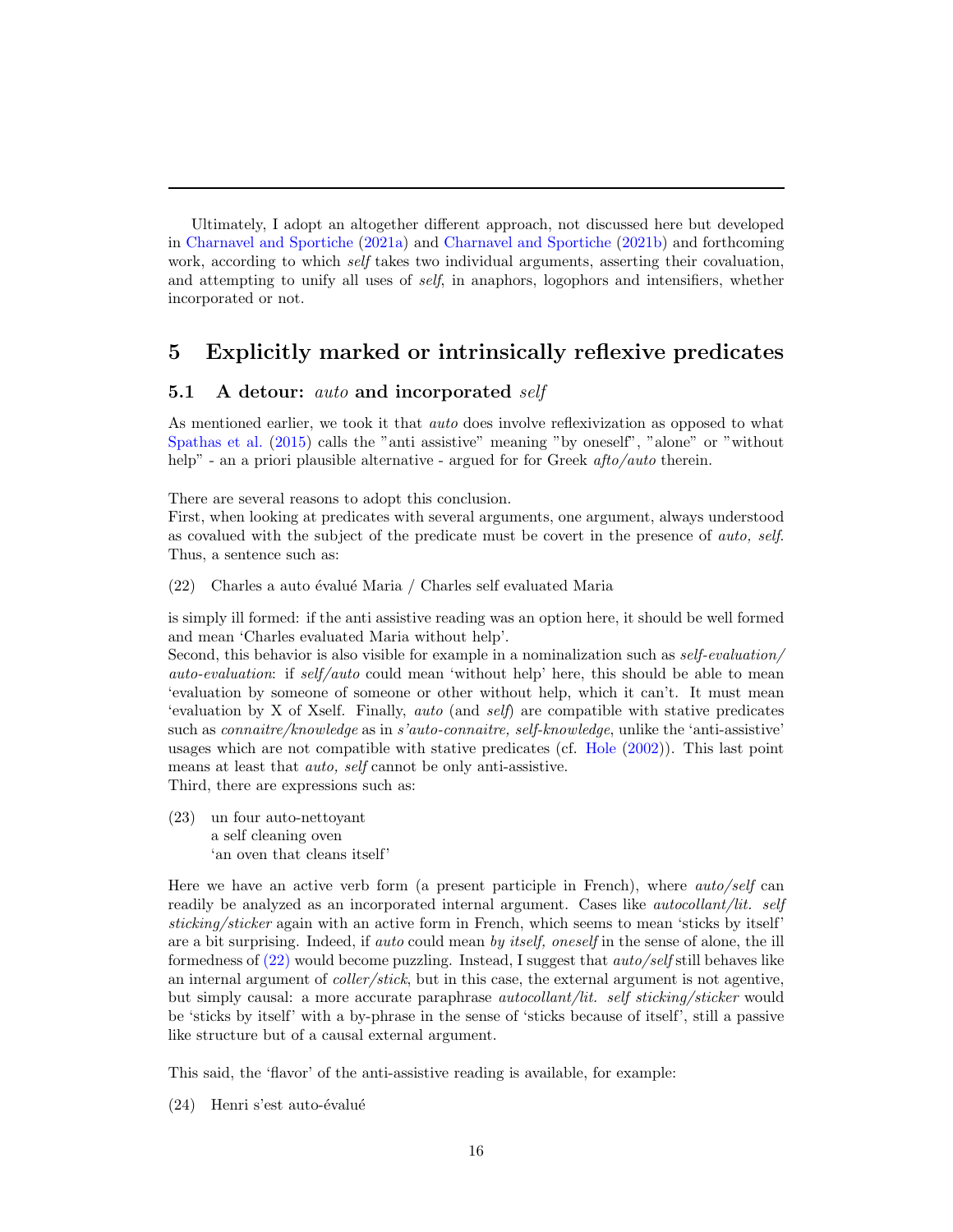#### Henri did a self evaluation

can naturally suggest that Henri did it alone which raises the question of whether a 'pure' anti-assistive reading is available for *auto*. I am going to suggest it is not but discuss why this flavor can arise. This conclusion is based on the well formedness and wide use (hundreds of thousand or more hits on a Google search for French, more than a hundred thousand for English self portrait of oneself alone ) of nominal expressions such as:

| (25) | a. auto évaluation de soi  | self evaluation of oneself  |
|------|----------------------------|-----------------------------|
|      | b. auto contrôle de soi    | self control of oneself     |
|      | c. auto réalisation de soi | self realization of oneself |
|      | d. auto estime de soi      | self esteem of oneself      |
|      | e. auto portrait de soi    | self portrait of oneself    |
|      | f. auto perception de soi  | self perception of oneself  |
|      | g. auto découverte de soi  | self discovery of oneself   |

In all these examples all involving nominals with two theta roles, all interpreted as reflexive relations, is the presence of de soi/ of oneself, which is systematically interpreted as a theme, never as an agent or an experiencer. As said above *auto évaluation /self evaluation* must mean evaluation by X of Xself. But it could also equivalently mean evaluation of X by Xself. The examples above can immediately be accounted for if the latter is a closer paraphrase for these cases, making *auto* standing for an incorporated version of the passive by-phrase by  $X$ -self:

 $(26)$  a. auto évaluation de soi self evaluation of oneself  $évaluation de soi par soi-même$  evaluation of oneself by oneself b. auto contrôle de soi control of oneself contrôle de soi par soi-même control of oneself by oneself c. auto réalisation de soi self realization of oneself réalisation de soi par soi-même realization of one by oneself d. auto estime de soi self esteem of oneself estime de soi par soi-même esteem of one by oneself e. auto portrait de soi self portrait of oneself portrait de soi par soi-même portrait of one by oneself f. auto perception de soi self perception of oneself perception de soi par soi-même perception of one by oneself g. auto d´ecouverte de soi self discovery of oneself découverte de soi par soi-même discovery of one by oneself

In other words, all these nominals are akin to impersonal passives (roughly like the pseudo English there was danced the polka by many and the version of these nominals with a missing argument are ambiguous, one version being passive nominals: auto-critique/ self-criticism, for example, either has an incorporated theme with a silent agent/subject, or has a passivized object, thus allowed to be silent and an incorporated by  $X\text{-}self$  phrase:

- (27) a. auto-critique
	- b. [  $\mathbf{e}_k$  [  $\mathrm{auto}_m$  critique  $\mathbf{t}_m$  ] ]
	- c.  $\left[ e_m \right]$  auto<sub>k</sub> critique  $t_m$   $t_k$ ]

Returning now to verbs, e.g. the verb critiquer/criticize, we have two variants of the reflexive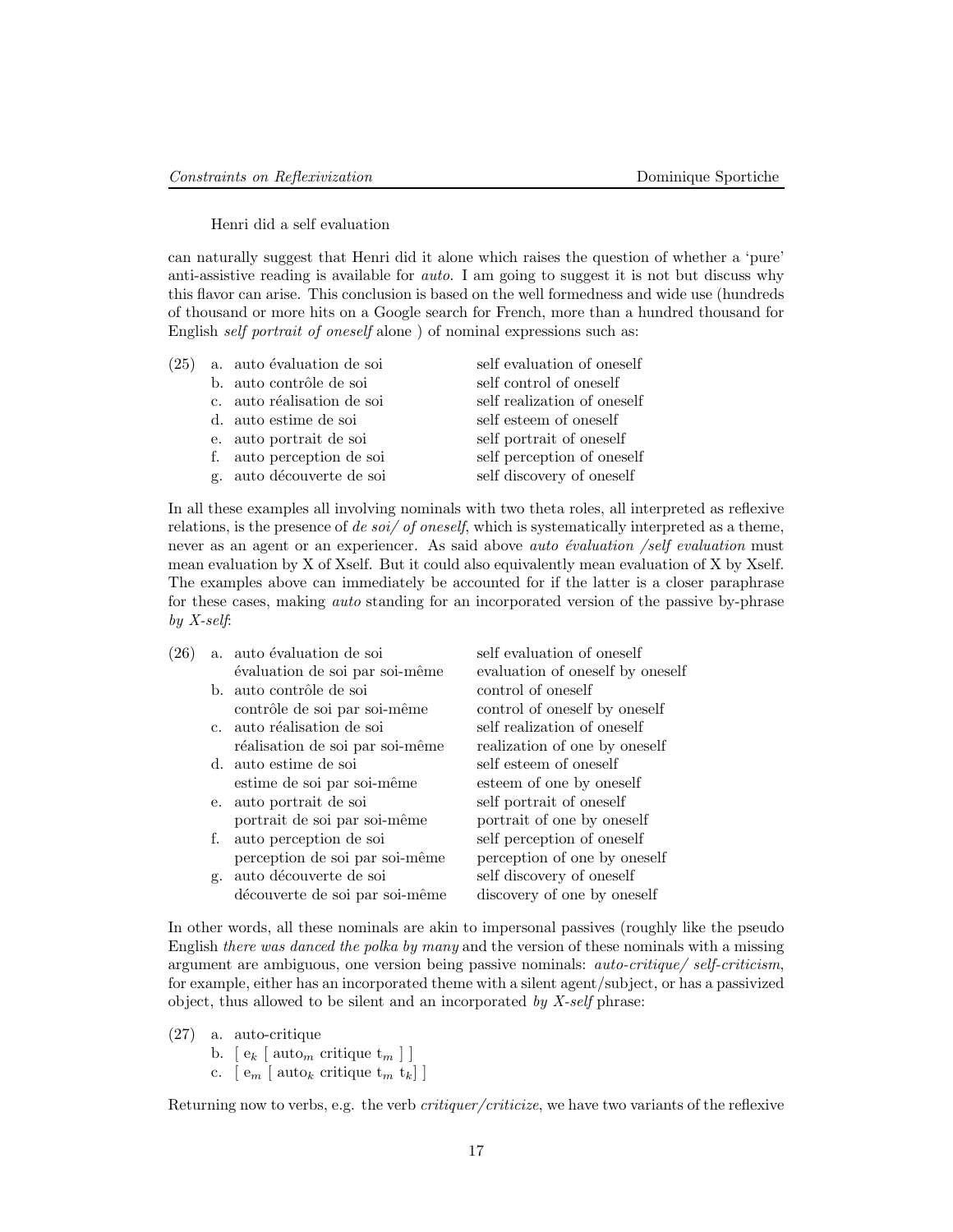constructions, with and without auto:

<span id="page-17-0"></span>(28) a. Jean doit se critiquer/ Jean must criticize himself b. Jean doit s'autocritiquer /Jean must self-criticize

where, as noted, the presence of *auto* requires the reflexive clitic se. The proposed analysis above leads to a subtle difference between the two: both can be properly glossed as *criticize* oneself, but the second is also glossable as *being criticized by oneself*, with the by-phrase incorporated as auto. This explains why auto incorporation can give rise to an anti-assistive flavor: choosing to add *auto* to the sentence in [\(28a\)](#page-17-0) does not change its truth value and thus appears to be redundant unless auto is focused. It is therefore natural (as an implicature) assume as a hearer that it is focused, changing the sentence focus value. As a result, alternatives to the contribution of *auto* are understood to be excluded. If *auto/self* is an incorporated theme, this is saying that Jean is the sole theme. This option is illustrated in the following discourse:

(29) A: Jean a incrimin´e Pierre /John incriminated Peter B: Non, Jean s'est auto incriminé / No, John self incriminated.

If auto/self is an incorporated agent, this is saying that Jean is the sole agent, yielding an anti-assistive flavor.

(30) A: Jean a incrimin´e Pierre /John incriminated Peter B: Non, Pierre s'est auto incriminé / No, Pierre self incriminated.

English self also allows self to stand for an (incorporated) internal argument (as in  $(23)$ or a self-configuring program, meaning 'a program configuring itself').

But the option of self being an incorporated external argument as in French is routinely available with self+passive participle as in a self configured program paraphrased by 'a program configured by itself'.

Finally, there are cases such as these found in English, or its approximate French translation:

- (31) a. The strong attendance for a self-produced poetry reading fired up Jane ('Just Kids', Patti Smith, illustrated edition, 2018, p. 285)
	- b. L'affluence pour ce spectacle auto-produit excita Jeanne

Here, a 'standard' reflexive reading is excluded, since the verb *produire /produce* takes reading/lecture as one argument, and, in this context, the other one, encoded by auto/self, means Patti Smith, the writer. This shows that taking self to be a predicate reflexivizer reflexivizing the predicate to which it attaches is plainly wrong.

I take such cases to instantiate a logophoric usage of the reflexive, referring back to the person (Patti Smith) from whose point of view the event is reported. So there is still coreference between two expressions, but here, it is between the agent, the producer, and the logophoric center (which, following [Charnavel](#page-23-14) [\(2020\)](#page-23-14) and [Charnavel](#page-23-15) [\(2019\)](#page-23-15), I take to be a pronoun subject of a locally represented logophoric operator), together with an anti assistive flavor for the same reasons as above.<sup>[19](#page-17-1)</sup>.

<span id="page-17-1"></span><sup>&</sup>lt;sup>19</sup> Unlike French *auto*, English self is used as (part of) an intensifier. We might therefore a priori expect it to be usable as a pure intensifier when bare and 'incorporated'. I think this does not occur for reasons that require a more articulated discussion of the properties of self than can be given here, but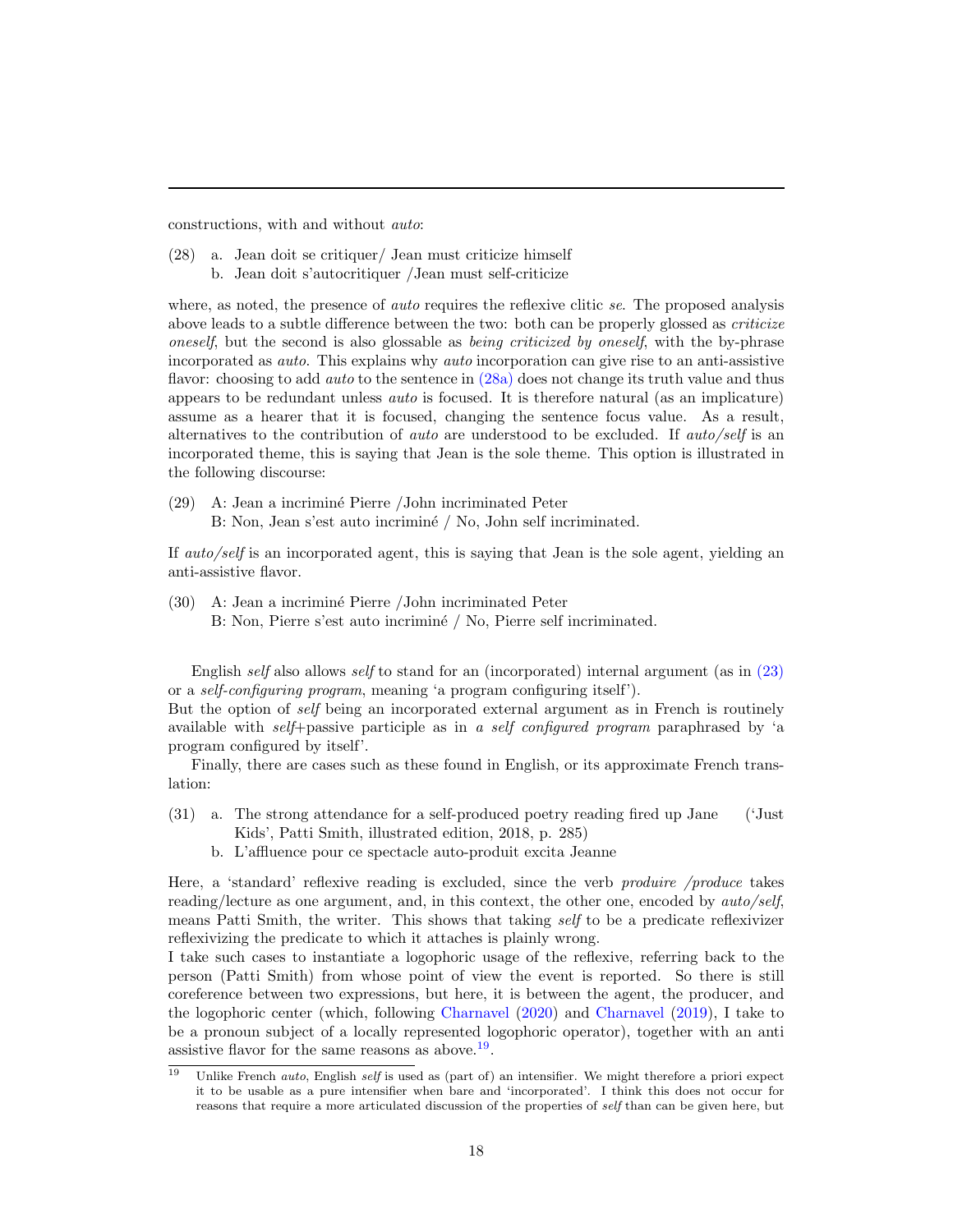### <span id="page-18-0"></span>5.2 Self-marked predicates

Let us briefly return to the difference between the two examples below, all of which behaving like their French counterparts in the relevant respects, limiting the discussion here to suggestive remarks:

<span id="page-18-2"></span><span id="page-18-1"></span>(32) a. His criticism of/knowledge of/confidence in/ himself, he taught himself skills b. His self-criticism/ self-knowledge / self-confidence/ self-taught skills

Because self and auto in such cases share many descriptive properties, it is reasonable to attempt a unified treatment for both, in particular using what can be learned from the French cases.

Now, we assume that  $(32a)$  is handled classically: *himself* is an anaphor subject to Condition A and *self* incorporation is not involved, for reasons discussed earlier. Given examples such as  $(3)$  in contexts like  $(4)$ , we take the coindexing requirement between the anaphor and its binder to be world parametrized.

How should the cases of self/auto-prefixation such as [\(32b\)](#page-18-2) be treated? Given the conclusion that lexical options are not needed for the cases we discussed, it is desirable to avoid lexical options for these if possible, particularly in the absence of a coherent theory of what lexical operations are allowed to do.

Now, whether a verb, a noun or an adjective allows a *self*-variant depends in part on its lexical properties: if self is a reflexivizer, its host has to be reflexivizable in principle, else no coherent interpretation can be constructed. This need not be lexically encoded. But only some of the in principle eligible hosts are attested with  $self$  variants.<sup>[20](#page-18-3)</sup> This seems to be, at least in part, an arbitrary property that must be listed somewhere and does not say whether the forms result from syntactic composition or not. A standard solution to this question of productivity is to assume that the only mode of composition is syntactic but that (late) lexical insertion acts as a filter on what complex or idiosyncratic forms are actually allowed/attested.

Furthermore, there are reasons to treat *self* forms, and the French equivalent *auto* forms as syntactically composed.

Recall the discussion in section [5.1](#page-15-1) above. The French equivalent of English 'incorporated' self is auto. French auto like English self can be used to encode reflexive relations on nouns *autoévaluation/self evaluation* or adjectives *auto satisfait/self satisfied*, but much more easily on verbs s'autoévaluer/ self evaluate than in English. When present, self/auto is present, the reflexive relation must hold de dicto.

Importantly, the reflexive relation need not be between semantic arguments of the same predicate:

- <span id="page-18-4"></span>(33) a. S' auto juger innocent objectivement est difficile se self judge innocent objectively is difficult To objectively judge oneself innocent is difficult
	- b. Charles voulait Charles wanted to se self proclaim king s' auto proclamer roi Charles wanted to proclaim himself king

cf. [Charnavel and Sportiche](#page-23-10) [\(2021b\)](#page-23-10).

<span id="page-18-3"></span><sup>&</sup>lt;sup>20</sup> Self-forms are by no means marginal. A search of online databases for English returns thousands of self-forms, verbs being the least represented category. In addition, speakers do not reject novel forms, although they tend to be aware that they are novel.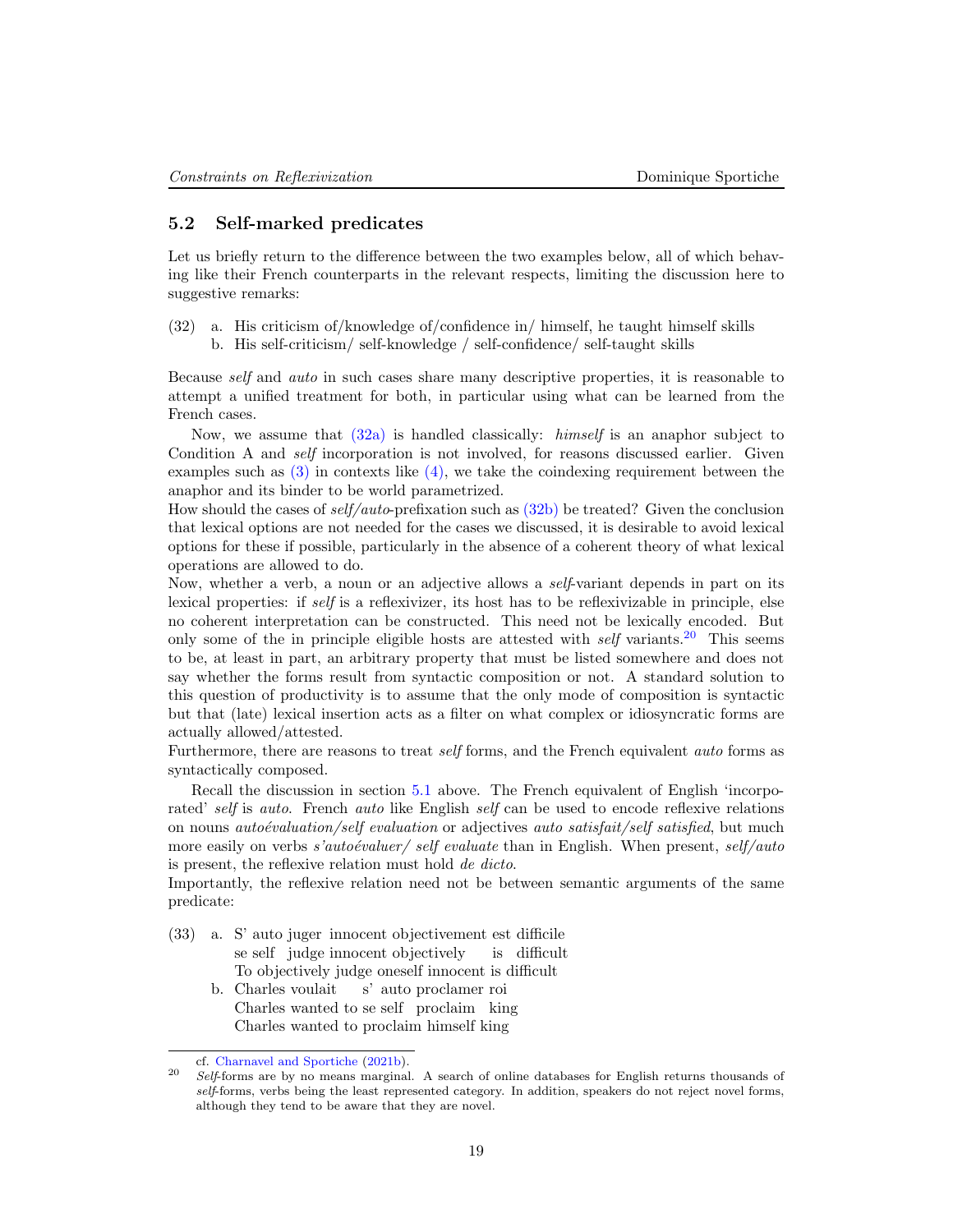<span id="page-19-0"></span>c. Un roi auto-proclamé a king self-proclaimed a self proclaimed king.

Here *oneself/himself* are not arguments of the verbs judge/proclaim but the subject of the adjectival or nominal small clause. This is also available on some participles at least as in [\(33c\)](#page-19-0) (although not on nouns or adjectives which do not license ECM/small clause complement structures) where the reflexive relation (proclaim oneself king) also holds between the subject of *proclaim* and the subject of the nominal small clause headed by king. And of course, this is also true of English participles self proclaimed king, self styled expert, self named prophet, self confessed murderer... as well as a limited number of verbs such as:

(34) a. Charles identified himself as... b. Charles self-identified  $\emptyset$  (as...)

It is thus not possible to take  $self/auto$  to, as a general rule, lexically covaluate two arguments of the predicate it modifies.

Let us now very briefly sketch how a syntactic treatment could be formulated: such cases could involve self/auto mandatorily raising as a head when merged (superficially) bare, and would thus be subject to locality constraints on head movement. French would be similar but with auto never licensing an overt possessor and with mandatory auto movement. The main challenge is to derive the necessarily de dicto reading of such constructions. If  $self/auto$ ended up in the spine, taking the predicate as argument, as in several analyses in options  $#2$ and  $#3$ , this would be derived given footnote [17.](#page-13-2) But this would mean classic incorporation would not be quite what is involved: in classic incorporation, the incorporee is an argument or the incorporator; here it would be the reverse.

The following observations about French auto support the conclusion that movement (or simply the merging) is syntactic in French, since *auto* can merge in different positions, higher or lower than  $re:^{21}$  $re:^{21}$  $re:^{21}$ 

- <span id="page-19-4"></span><span id="page-19-3"></span><span id="page-19-2"></span> $(35)$  a. Charles s' est re évalué Charles se is re evaluated Charles evaluated himself again
	- b. Charles s' est re auto évalué Charles se is re self evaluated Again, Charles evaluated himself
	- c. Charles s' est auto re évalué Charles se is self re evaluated Charles re evaluated himself
	- d. Charles s'est lui-même re évalué Charles se is himself re evaluated Charles has himself reevaluated himself

<span id="page-19-5"></span>[Sportiche](#page-24-18) [\(2012\)](#page-24-18) shows that French re basically behaves like an autonomous adverb, merging above (some) VP projection (which in a 'shell' could be the lower VP or the higher  $vP$ ). So *auto* can be even higher. Sentence  $(35a)$ , is ambiguous between two interpretations: a repetitive reading (Charles evaluated himself twice) and a restitutive (someone evaluated

<span id="page-19-1"></span><sup>&</sup>lt;sup>21</sup> As discussed in [Sportiche](#page-24-18) [\(2012\)](#page-24-18), 're' followed by a vowel can for the author be pronounced [rö] or [re], the latter only allowing a restitutive reading, the former being ambiguous but preferably repetitive. The following examples only use the former.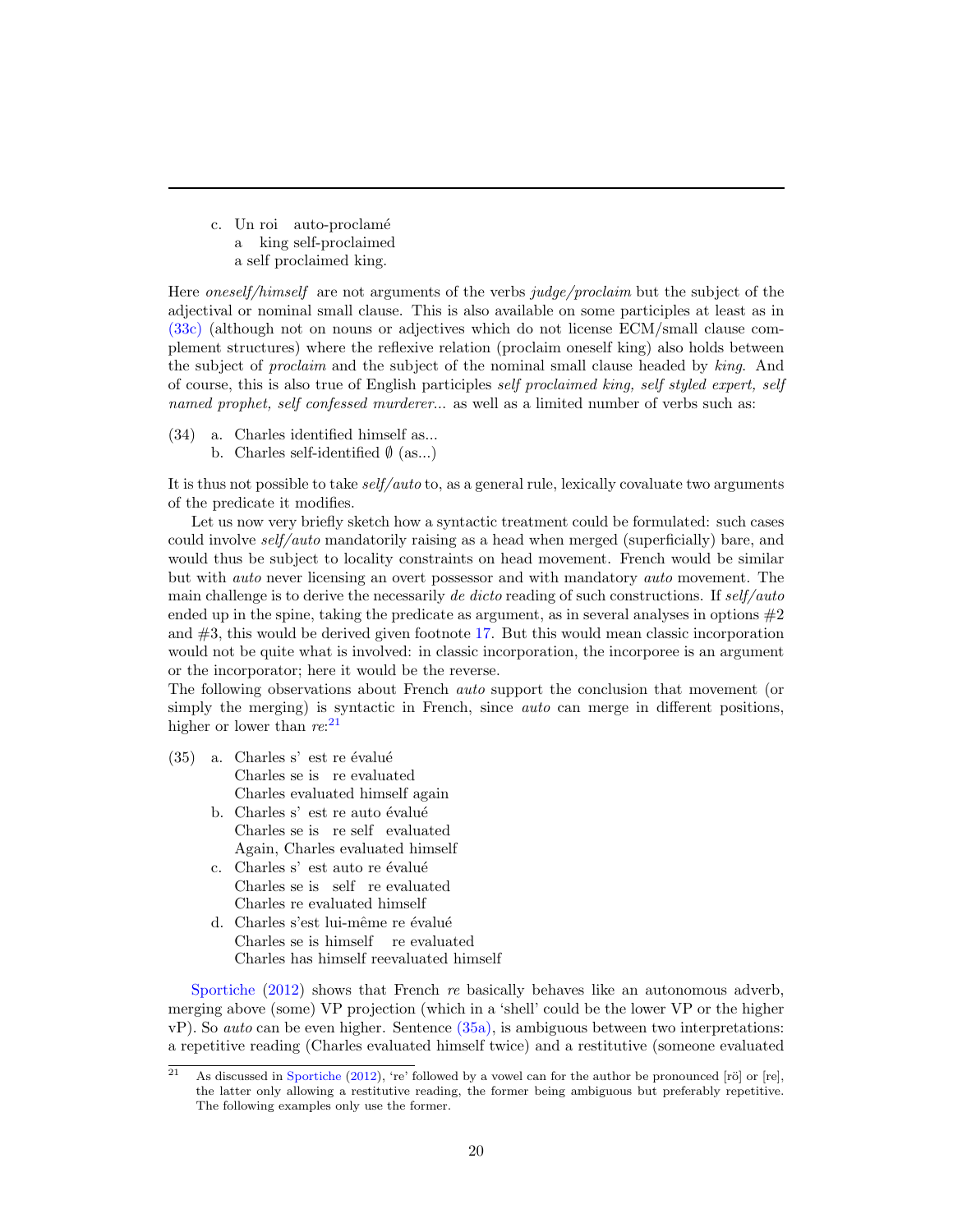Charles, and then Charles did it, an ambiguity arising from the different merging positions of re).

Sentence  $(35b)$  is not ambiguous. As re outscopes *auto* what is repeated is Charles performing a self-evaluation: adding auto here removes the possibility that the first evaluation was done by someone other than Charles (and this is predicted by the analysis of auto proposed in section [5.1.](#page-15-1)

In sentence  $(35c)$ , auto is added to 'Charles s'est réévalué' with auto outscoping re. Auto is felicitous as a way to emphasize that the reevaluator is Charles (and not someone else) (see again section [5.1\)](#page-15-1), whether [\(35a\)](#page-19-2) is interpreted restitutively (someone evaluated Charles, and then Charles did it), or repetitively (Charles evaluated himself, and then Charles did it again). So here the resulting meaning is very similar to that of  $(35d)$ .<sup>[22](#page-20-0)</sup> That *auto* can merge higher than an autonomous adverbial casts doubts on an incorporation approach, raising anew the questions of why movement is local, and why the reflexive relation must be read de dicto.

Hebrew *hitpa'el* (as in  $(36a)$ , where the specific morphology is glossed as 'morph') which is reportedly limited to covaluating coarguments would still need to be accounted for: while French (or English) allows reflexive readings without *auto*  $((33a)$  without *auto/self* is well formed) in ECM/small clause cases, Hebrew does not.

<span id="page-20-3"></span><span id="page-20-2"></span><span id="page-20-1"></span>(36) a. Leila hitraxec Leila morph-wash Hebrew Leila washed herself b. Leila s'est lavée Leila se is washed French Leila washed herself

But the question arises as to how the reflexive reading in examples [\(36\)](#page-20-2) arises. Here the answer requires understanding the role played by  $s(e)$  or the hitpa'el morphology as they not only license reflexive readings, but middle readings as well, and in the French case at least, anticausative readings. Because of this variety of possibilities, [Sportiche](#page-25-3) [\(2014b\)](#page-25-3) argues that there is nothing specifically reflexive in [\(36b\),](#page-20-3) the reflexive reading arises as a by-product of independent factors. A unified analysis of the role played by the hitpa'el morphology may lead to similar conclusions (see [Kastner](#page-23-16) [\(2016\)](#page-23-16) for some discussion) and might at the very least show that the hitpa'el conjugation does not instantiate an arity reduction process.

Two additional remarks:

First one property that needs to be derived for all case discussed in this section is subject orientation: in all cases, the subject must be part of the reflexive relation. This is not a necessary property of such "prefixes". Thus the French prefix *entre/inter yields* verbs such as entrecroiser, entrelacer, entremêter behaving as follows: they have bare variants croiser, *lacer, mêler/ cross, lace, mix* taking three arguments (A croise B with C  $/$  A cross B with C) and acquire a reciprocal reading on the object with *inter* (A makes the Bs cross each other). But subject orientation is possible too as with s'entretuer, s'entredéchirer, s'entremêler/ kill

<span id="page-20-0"></span> $\frac{22}{2}$  English re- has a much more limited distribution but the same facts can partially be observed in nominals. One can standardly have:

<sup>(</sup>i) a. Maria did an evaluation; b. Maria did a self evaluation; c. Maria did a reevaluation; d. Maria did a self reevaluation

<sup>(</sup>d) would be felicitous in a context such as: Maria's doctor did an evaluation of her but she didn't trust anything that he said, so she decided to do a self re-evaluation, to reevaluate herself herself.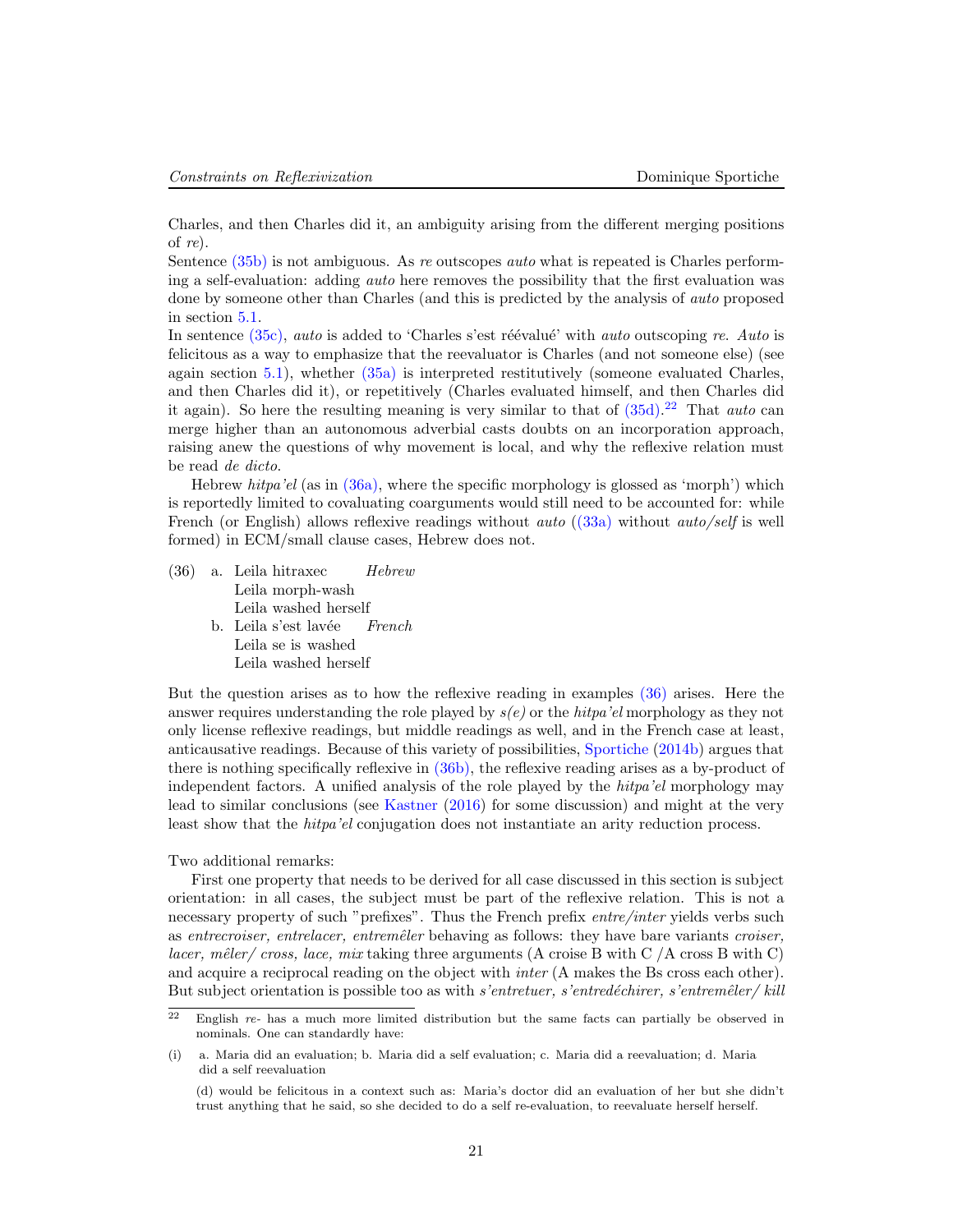each other, tear each other apart, mix with each other (the last two being non causative). This is in my view suggests a syntactic treatment, not in terms of presupposition of covaluation, but in which self/auto is higher than  $VP$  and attracts the closest argument it can (namely the subject) as one involved in the covaluation self/auto asserts.

A second remark is that reflexive self/auto attaches to nouns or participles, and otherwise can only covalue direct syntactic or semantic dependents, never adjuncts. This strongly suggests therefore that nouns do take arguments that self/auto can covalue, and that passive participles can retain the external argument that the corresponding verbs have as arguments and not adjuncts, which can then participate in the covaluation relation induced by  $self/auto$ .

# <span id="page-21-0"></span>5.3 Inherently Reflexive Predicates

Finally, consider verbs that look inherently or lexically reflexives:

(37) Charles washed/ shaved

Are these instances of lexical reflexivization turning the verb wash into an intransitive  $wash_R$ ? There is evidence suggesting a negative answer, based on the properties of *again* which functions like French re discussed earlier. Thus *Charles evaluated himself again* is ambiguous between a repetitive reading (Charles evaluated himself twice) and a restitutive reading (someone else evaluated Charles after which Charles evaluated himself). As suggested in [von Stechow](#page-25-4) [\(1996\)](#page-25-4) (see [Beck and Johnson,](#page-22-5) [2004,](#page-22-5) [Sportiche,](#page-24-18) [2012](#page-24-18) for supporting discussions), this can be derived by assuming that *again* modifies either the entire  $vP$ (roughly: 'Charles cause Charles be evaluated') or the inner VP only (roughly: 'Charles be evaluated'). In other words, this can be handled by postulating two distinct merging sites for *again* roughly as below, where the lexical presupposition of *again* requires that what its sister describes has previously occurred:

(38) a. Repetitive: [again  $\left[{}_{vP}$  A cause  $\left[{}_{VP}$  B evaluated  $\right]$ ]] b. Restitutive  $\lbrack_{vP}$  A cause  $\lbrack$  again  $\lbrack_{VP}$  B evaluated  $\lbrack$ 

With this background, consider the following:

- <span id="page-21-2"></span>(39) a. Monday morning, Lydia shaved Charles
	- b. Monday afternoon, Charles shaved again

Speakers report this as a well formed discourse.<sup>[23](#page-21-1)</sup> Given that the shaver is not Charles the first time around, this means [\(39b\)](#page-21-2) encodes a restitutive reading. So there must be a VP meaning 'Charles be shaved' that is modified by *again*. In other words, this means that the verb shave in [\(39b\)](#page-21-2) is syntactically transitive. This could be handled by taking the VP in [\(39b\)](#page-21-2) (or other structures with similar verbs) to allow a silent direct object self or himself. Further evidence for the conclusion that there is a syntactic direct object comes from what manner adverbials contribute:

- (40) a. Lydia washed thoroughly
	- b. Charles shaved closely
	- c. Maria dressed nicely

<span id="page-21-1"></span><sup>&</sup>lt;sup>23</sup> The French verb se suicider/ commit suicide behaves differently: Lydia a tué Charles, il est revenu à la vie, puis s'est suicidé \*de nouveau / Lydia killed Charles, came back to life and committed suicide \*again, suggesting that suicide mandatorily contains auto/self, as its etymology suggests.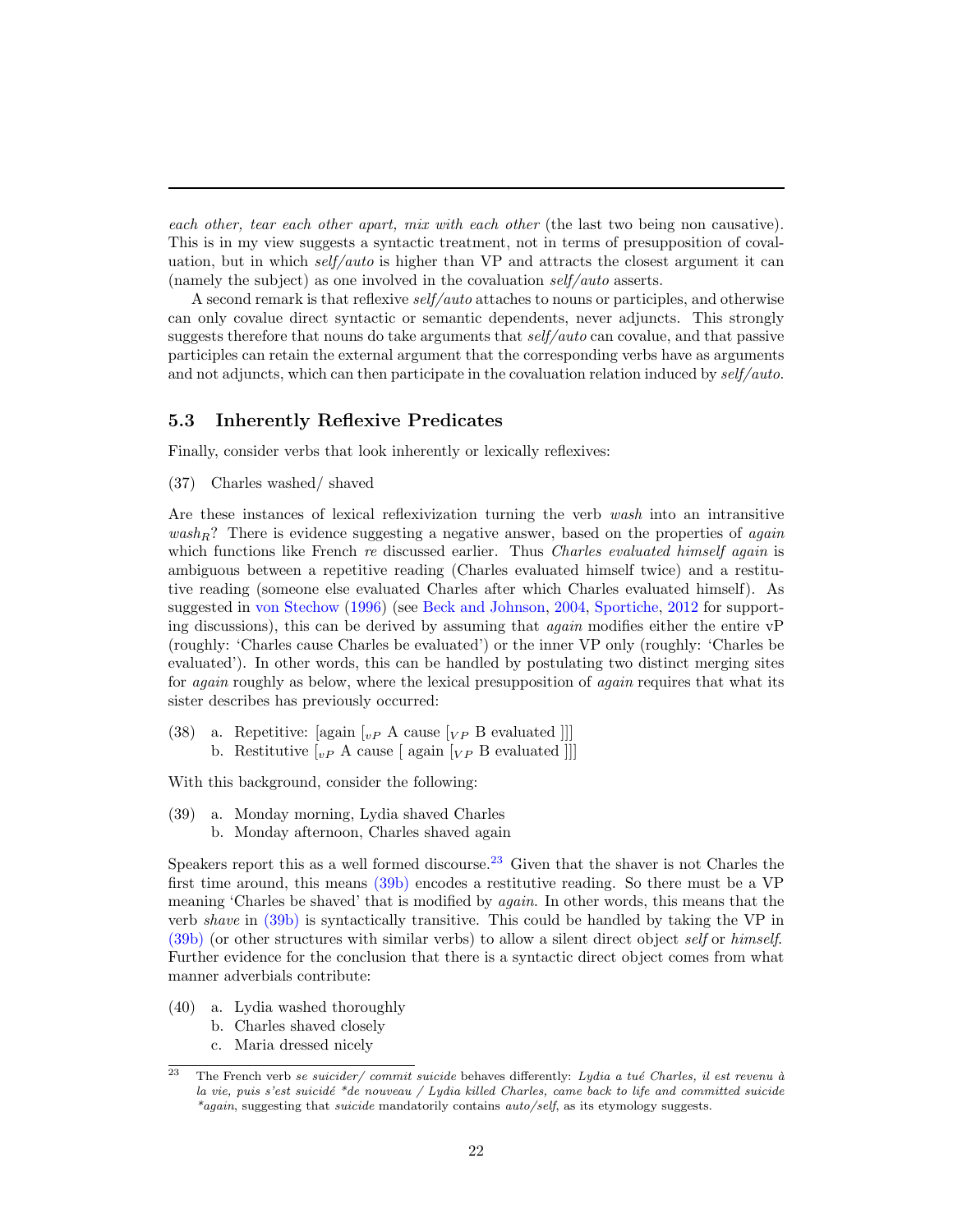In all cases, these adverbials can modify the resulting state (of washing, shaving or dressing) holding of the subject and is analyzed as modifying VP, which would be consistent with the general observation that manner adverbials are structurally the lowest adverbs. In other words, the analysis would be:

(41) a. Lydia<sub>q</sub> v [ $[VP \t e_q$  'resulting state'] thoroughly] b. Lydia<sub>q</sub> v  $[\gamma]$  [ $\gamma$  e<sub>q</sub> washed] thoroughly]

<span id="page-22-6"></span>Furthermore, consider the following two sentences in the context provided:

- (42) Charles is a famous barber who loves to shave celebrities. Looking at a fuzzy picture of a famous barber, he says: I hope I will shave him! He does not realize it's him in the picture, but I do. I report:
	- a. Funny! Charles hopes to shave himself!
	- b. Funny! Charles hopes to shave!

The first sentence is judged true, while the second is judged false. In other words, inherently reflexive shave is a transitive verb, but behaves like predicates explicitly marked with self. To derive this, one option would be to assume that the object is a silent self. This object would have to mandatorily incorporate to form *self-shave*, something reasonable if what is idiosyncratic about these verbs is that self-shave is spelled out as shave.

Verbs such as shave, wash, dress etc.. are sometimes called "naturally reflexive"or "naturally self oriented". It is unclear what 'natural' means here. Surely, there is nothing intrinsically self directed about their meanings. Furthermore, it is far from clear that the most frequent use of such verbs is self directed. An alternative, consistent with the data discussed here, is that when used reflexively, they involve a canonical body part and are thus cases of inalienable possession (a reflexivization strategy overtly used in a number of languages - see e.g. Déchaine and Wiltschko, [2017\)](#page-23-0): Charles shaved his face/beard, Lydia washed her body, Elie dressed his body in which the canonical body part denoting noun incorporates and remains (recoverably) silent. Such constructions display the de dicto property illustrated in [\(42\).](#page-22-6)

# References

- <span id="page-22-1"></span>Ahn, B. (2015). Giving Reflexivity a Voice: Twin Reflexives in English. Ph. D. thesis, UCLA.
- <span id="page-22-4"></span>Angelopoulos, N. and D. Sportiche (2022). Treating Greek o eaftos mu as a regular anaphor: Theoretical implications. ms. UCLA. Available at https://ling.auf.net/lingbuzz/005653.
- <span id="page-22-0"></span>Bach, E. and B. Partee (1980). Anaphora and semantic structure. In Papers from the Parasession on Language and Behavior at the 17th Regional Meeting of the Chicago Linguistics Society, pp. 1–28.
- <span id="page-22-3"></span>Baker, M. (1988). Incorporation. Chicago, Illinois: University of Chicago Press.

<span id="page-22-5"></span>Beck, S. and K. Johnson (2004). Double objects again. *Linguistic Inquiry 35* (1), 97–123.

<span id="page-22-2"></span>Büring, D. (2005). *Binding Theory.* Cambridge Textbooks in Linguistics. Cambridge University Press.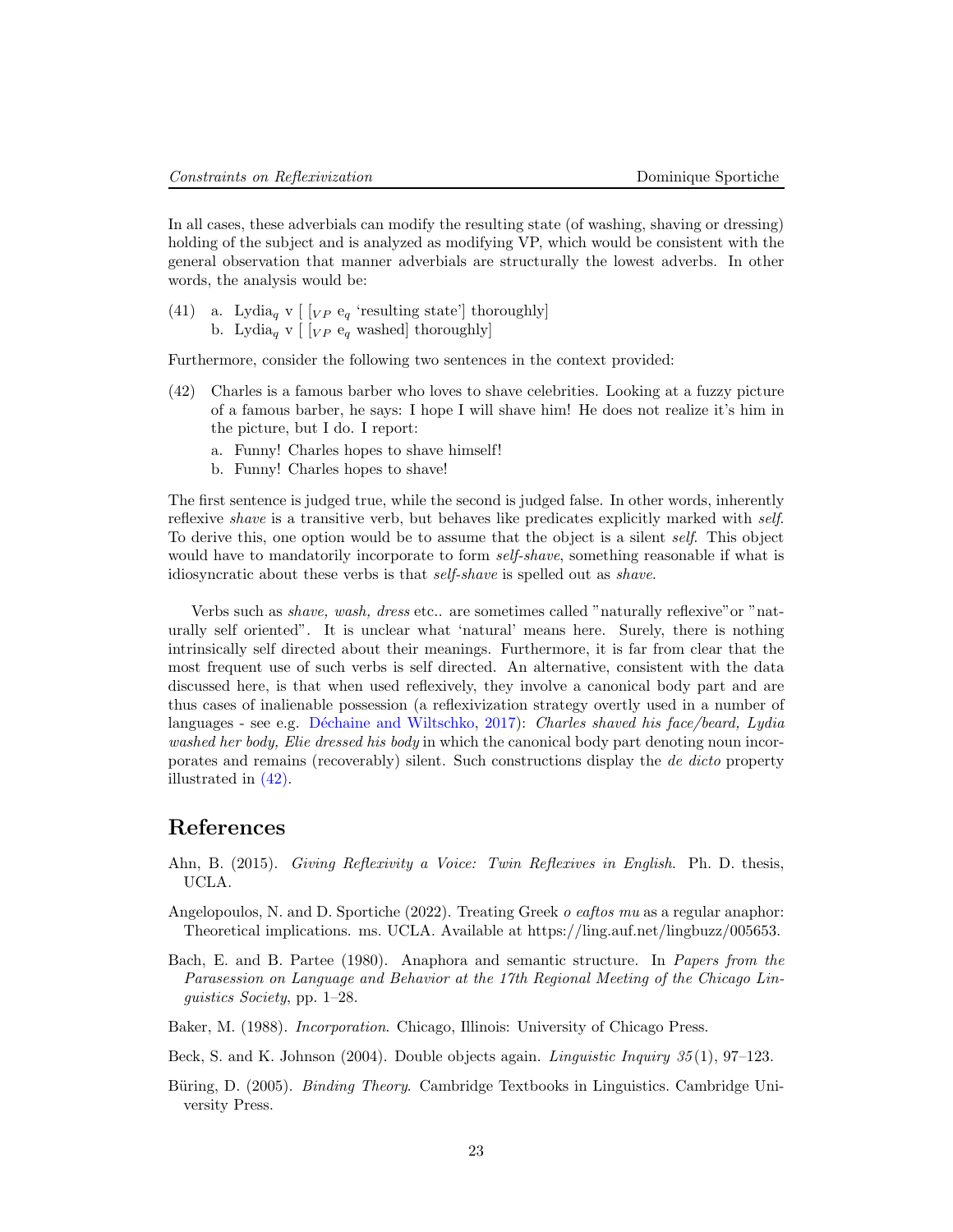- <span id="page-23-12"></span>Büring, D. (2012). Reciprocal reflexives. In T. Graf, D. Paperno, A. Szabolcsi, and J. Tellings (Eds.), Theories of Everything: In Honor of Ed Keenan, Volume 17 of UCLA Working Papers in Linguistics, pp. 22–34. http://www.linguistics.ucla.edu/faciliti/wpl/issues/wpl17/wpl17.html.
- <span id="page-23-8"></span>Charlow, S. (2010). Two kinds of de re blocking. Talk handout, MIT Ling Lunch, March 18 2010.
- <span id="page-23-15"></span>Charnavel, I. (2019). Locality and Logophoricity: A Theory of Exempt Anaphora. Oxford Studies in Comparative Syntax. Oxford University Press.
- <span id="page-23-14"></span>Charnavel, I. (2020). Apparent exemption from condition A: a perspective-based theory. Linguistic Inquiry  $51(4)$ ,  $671-723$ .
- <span id="page-23-9"></span>Charnavel, I. and D. Sportiche (2021a). Taking a strong position on strictly read reflexives. WCCFL 9 presentation. To appear in proceedings of the 39th meeting of the West Coast Conference on Formal Linguistics (WCCFL 39), University of Arizona.
- <span id="page-23-10"></span>Charnavel, I. and D. Sportiche (2021b). Unifying intensifiers ourselves. Presentation at NELS 52, Rutgers University. To appear in the 52nd North East Linguistics Society meeting proceedings.
- <span id="page-23-2"></span>Chomsky, N. (1981). Lectures on government and binding. Dordrecht, The Netherlands: Foris Publications.
- <span id="page-23-1"></span>Cresswell, M. J. (1973). Logics and Languages. Methuen and Co Ltd., London.
- <span id="page-23-0"></span>Déchaine, R.-M. and M. Wiltschko (2017). A formal typology of reflexives. *Studia Linguis*tica  $71(1-2)$ , 60-106.
- <span id="page-23-4"></span>Drummond, A., D. Kush, and N. Hornstein (2011). Minimalist construal: Two approaches to A and B. In C. Boeckx (Ed.), The Oxford handbook of linguistic minimalism, pp. 396–426. Oxford University Press Oxford.
- <span id="page-23-11"></span>Fox, D. (2002). Antecedent-contained deletion and the copy theory of movement. Linguistic *Inquiry*  $33(1)$ , 63–96.
- <span id="page-23-7"></span>Haiden, M. (2020). Combien y a-t-il d'arguments dans une construction réfléchie du français? Langages 216 (4/2019), 33–52.
- <span id="page-23-6"></span>Heim, I. (1994). Puzzling reflexive pronouns in de se reports. Unpublished Handout.
- <span id="page-23-3"></span>Heim, I. and A. Kratzer (1998). Semantics in generative grammar. Malden, MA: Blackwell.
- <span id="page-23-13"></span>Hole, D. (2002). Agentive selbst in German. In Proceedings of Sinn und Bedeutung, Volume 6, pp. 133–150.
- <span id="page-23-5"></span>Hovav, M. R. and E. Doron (2009). A unified approach to reflexivization in semitic and romance. Brill's Journal of Afroasiatic Languages and Linguistics  $1(1)$ , 75–105.
- <span id="page-23-16"></span>Kastner, I. (2016). Form and meaning in the Hebrew verb. Ph. D. thesis, New York University.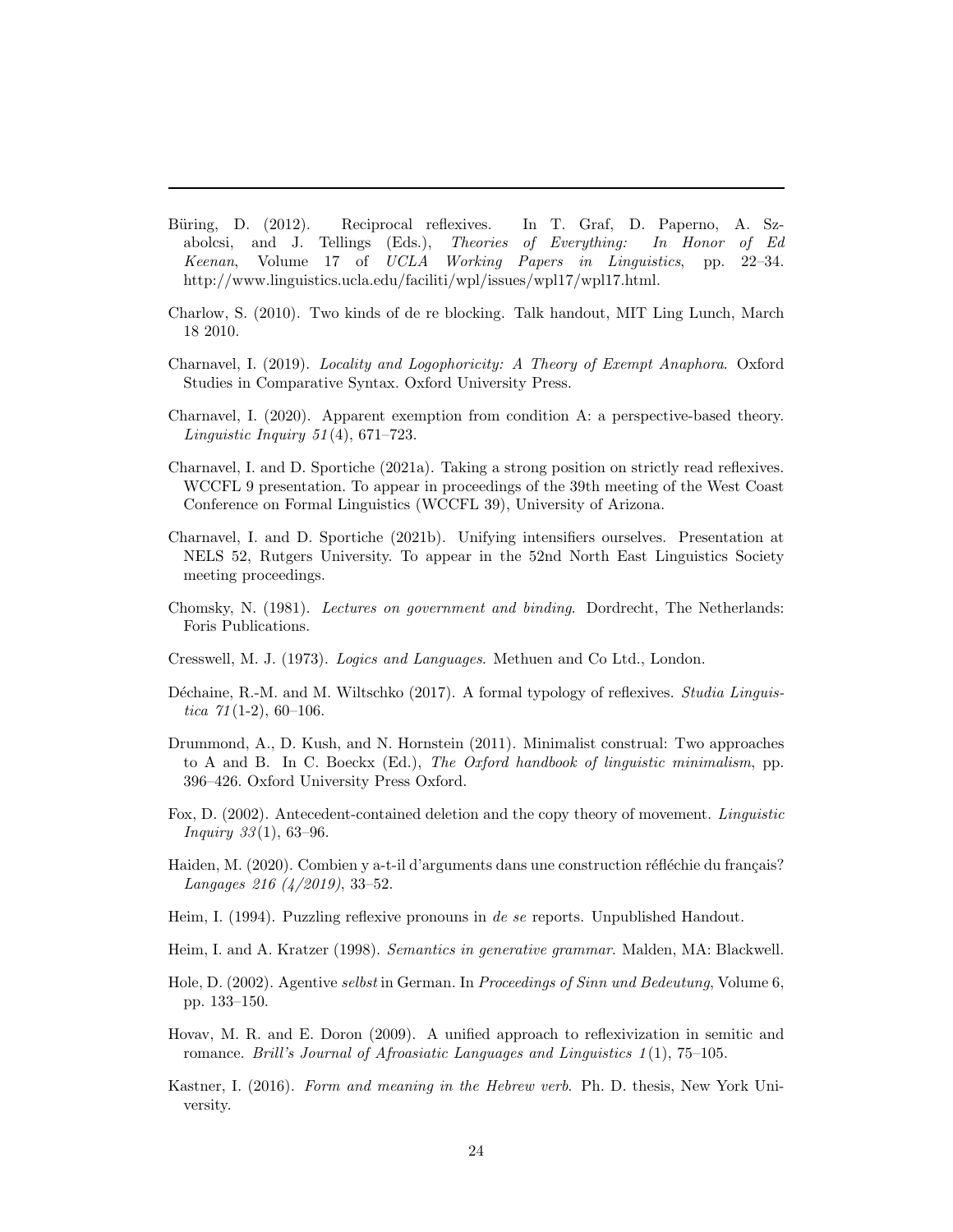- <span id="page-24-11"></span>Kayne, R. S. (2002). Pronouns and their antecedents. In Derivation and Explanation in the Minimalist Program, pp. 133–166. Oxford: Oxford University Press.
- <span id="page-24-2"></span>Keenan, E. L. (1987). Unreducible n-ary quantifiers in natural language. In Generalized quantifiers, pp. 109–150. Springer.
- <span id="page-24-10"></span>Lebeaux, D. (1983). A distributional difference between reciprocals and reflexives. Linguistic *Inquiry*  $14(4)$ , 723–730.
- <span id="page-24-5"></span>Lechner, W. (2012). Towards a theory of transparent reflexivization. Ms. University of Athens.
- <span id="page-24-9"></span>McKillen, A. (2016). On the interpretation of reflexive pronouns. Ph. D. thesis, McGill University Libraries.
- <span id="page-24-7"></span>Patel-Grosz, P. (2013). The principle A problem. Journal of South Asian Linguistics 6.
- <span id="page-24-17"></span>Percus, O. (2000). Constraints on some other variables in syntax. Natural Language Semantics  $8(3)$ , 173-229.
- <span id="page-24-0"></span>Reinhart, T. and E. Reuland (1993). Reflexivity. Linguistic Inquiry 24 (4), 657–720.
- <span id="page-24-1"></span>Reinhart, T. and T. Siloni (2005). The lexicon-syntax parameter: Reflexivization and other arity operations. Linguistic Inquiry 36 (3), 389–436.
- <span id="page-24-6"></span>Reuland, E. (2001). Primitives of binding. Linguistic Inquiry 32 (3), 439–492.
- <span id="page-24-14"></span>Reuland, E. (2011). Anaphora and Language Design. Cambridge, Massachusetts: MIT Press.
- <span id="page-24-12"></span>Rooryck, J. and G. J. vanden Wyngaerd (2011). Dissolving binding theory. Oxford University Press.
- <span id="page-24-16"></span>Safir, K. (1996). Semantic atoms of anaphora. Natural Language and Linguistic Theory  $14(3)$ , 545–589.
- <span id="page-24-8"></span>Sauerland, U. (2013). Presuppositions and the alternative tier. In Semantics and Linguistic Theory, Volume 23, pp. 156–173.
- <span id="page-24-3"></span>Schlenker, P. (2005). Non-redundancy: Towards a semantic reinterpretation of binding theory. Natural Language Semantics  $13(1)$ , 1–92.
- <span id="page-24-4"></span>Spathas, G. (2010). Focus on Anaphora. Ph. D. thesis, University of Utrecht. LOT dissertation series.
- <span id="page-24-15"></span>Spathas, G. (2017). On the semantic non-uniformity of anaphoric reflexivization strategies. Talk given at the 2017 Debrecen Workshop on Pronouns.
- <span id="page-24-13"></span>Spathas, G., A. Alexiadou, and F. Schäfer (2015). Middle voice and reflexive interpretations: afto-prefixation in greek. Natural Language  $\mathcal C$  Linguistic Theory 33(4), 1293–1350.
- <span id="page-24-18"></span>Sportiche, D. (2012). Re re again. Functional Heads: The cartography of syntactic structures 7, 253–262.